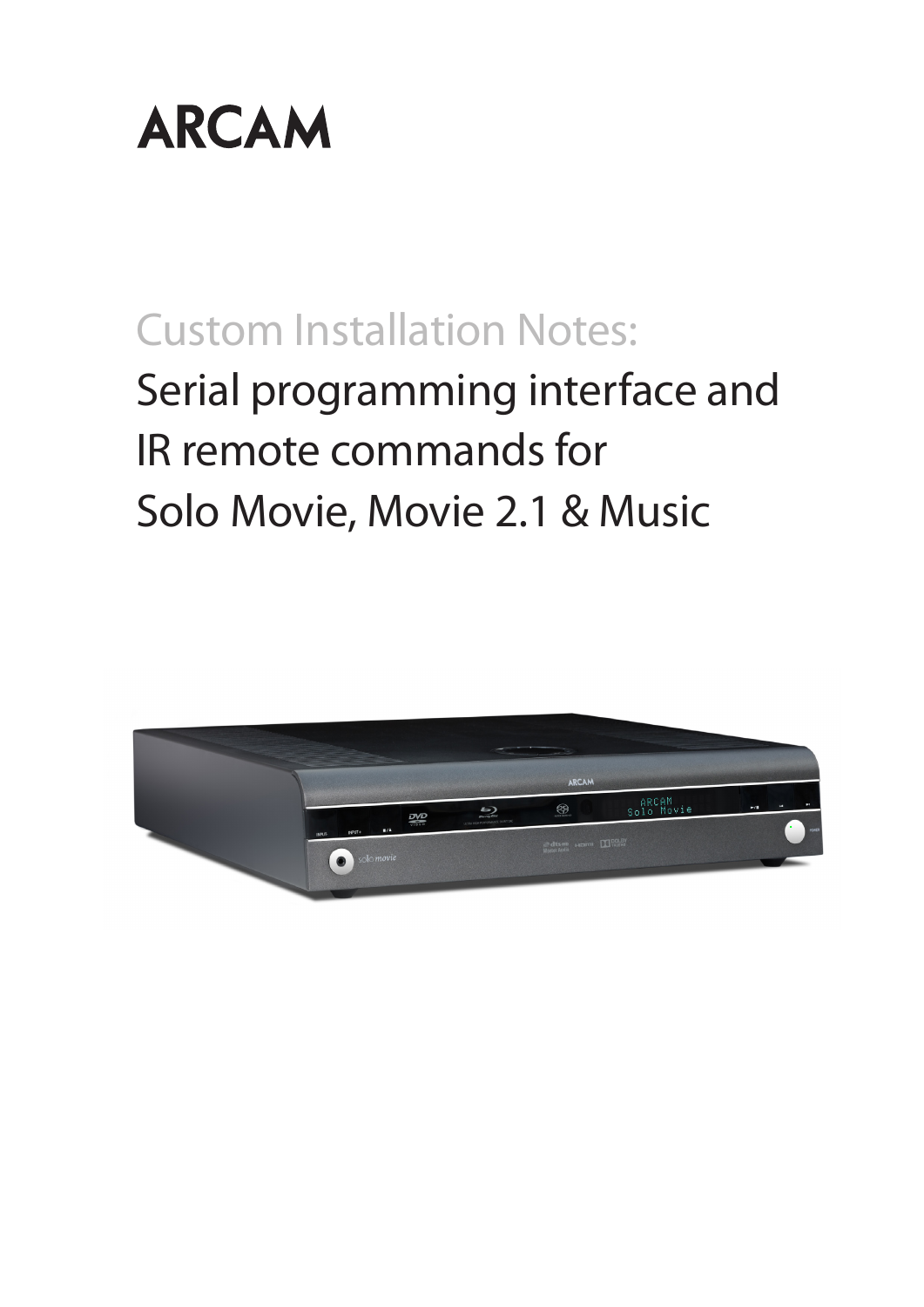## **Contents**

| Command and response formats3                    |
|--------------------------------------------------|
|                                                  |
|                                                  |
|                                                  |
| Example command and response sequence 4          |
| System Command Specifications 5                  |
|                                                  |
|                                                  |
|                                                  |
|                                                  |
|                                                  |
|                                                  |
|                                                  |
|                                                  |
|                                                  |
|                                                  |
|                                                  |
|                                                  |
|                                                  |
|                                                  |
|                                                  |
|                                                  |
|                                                  |
|                                                  |
|                                                  |
|                                                  |
|                                                  |
|                                                  |
|                                                  |
| Network Command Specifications 12                |
|                                                  |
|                                                  |
|                                                  |
|                                                  |
| Request incoming video parameters (0x42) 13      |
| Request incoming audio format (0x43)  14         |
| Request incoming audio sample rate (0x44)  15    |
| Set/Request Output Frame Rate (0x50)  15         |
|                                                  |
|                                                  |
|                                                  |
|                                                  |
| Playback elapsed time (command code 0x28)  17    |
| Playback state/mode (command code 0x29)  18      |
| Title/Chapter information (command code 0x2D) 19 |
| Solo Music/Movie RC5 command codes 20            |
|                                                  |
|                                                  |

Each transmission by the RC is the following format:

 $\langle$ St> $\langle$ Zn> $\langle$ Cc> $\langle$ Dl> $\langle$ Data> $\langle$ Et>

- $\blacksquare$  St (Start transmission): 0x21 '!'
- Zn (Zone number): see below.
- Cc (Command code): the code for the command
- Dl (Data length): the number of data items following this item, excluding the ETR
- Data: the parameters for the command
- Et (End transmission): 0x0D

Each response by the Solo Movie/Music is the following format::

 $<$ St>  $<$ Zn>  $<$ Cc>  $<$ Ac>  $<$ Dl>  $<$ Data>  $<$ Et>

- $\blacksquare$  St (Start transmission): 0x21 '!'
- Zn (Zone number): see below.
- Cc (Command code): the code for the command
- Ac (Answer code): see below.
- Dl (Data Length): the number of data items following this item, excluding the ETR
- Data: the parameters for the response of length n. n is limited to 255.
- Et (End transmission): 0x0D

The Solo Movie/Music responds to each command from the RC within three seconds. The RC may send further commands before a previous command response has been received.

## **Controlling the Solo Movie/Music via RS232/NET**

## **Introduction**

This document describes the remote control protocol for controlling the Solo Movie/Music via the RS232/NET interface. The Solo Movie/Music implements virtual IR commands in order to simplify the protocol. Any operation that can be invoked using the IR remote control can be achieved over a control link using the Simulate RC5 IR command (0x08). See page 6 for details of this command. The RC5 IR code set is listed from page 20.

## **Set-up**

IP control is via port 50000 of the IP address of the unit (in the Network Settings menu).

## **Conventions**

- All hexadecimal numbers begin 0x.
- Any character in single quotes gives the ASCII equivalent of a hex value.
- $\blacksquare$  <n> represents an unknown or variable number.

## **Command and response formats**

Communication between the remote controller (RC) and the Solo Movie/Music takes the form of sequences of bytes, with all commands and responses having the same basic format. The Solo Movie/Music shall always respond to a received command, but may also send messages at other times.

## **Applicability**

**Changelog** Issue A.0: First draft



The cable is wired as a null modem:

| Connector 1 pin | Connector 2 pin | Function            |
|-----------------|-----------------|---------------------|
|                 |                 | $Rx \leftarrow Tx$  |
|                 |                 | $Tx \rightarrow Rx$ |
|                 |                 | RS232 Ground        |

## **Data transfer format**

Transfer rate: 38,400bps.

■ 1 start bit, 8 data bits, 1 stop bit, no parity, no flow control.

## **Serial Cable Specification**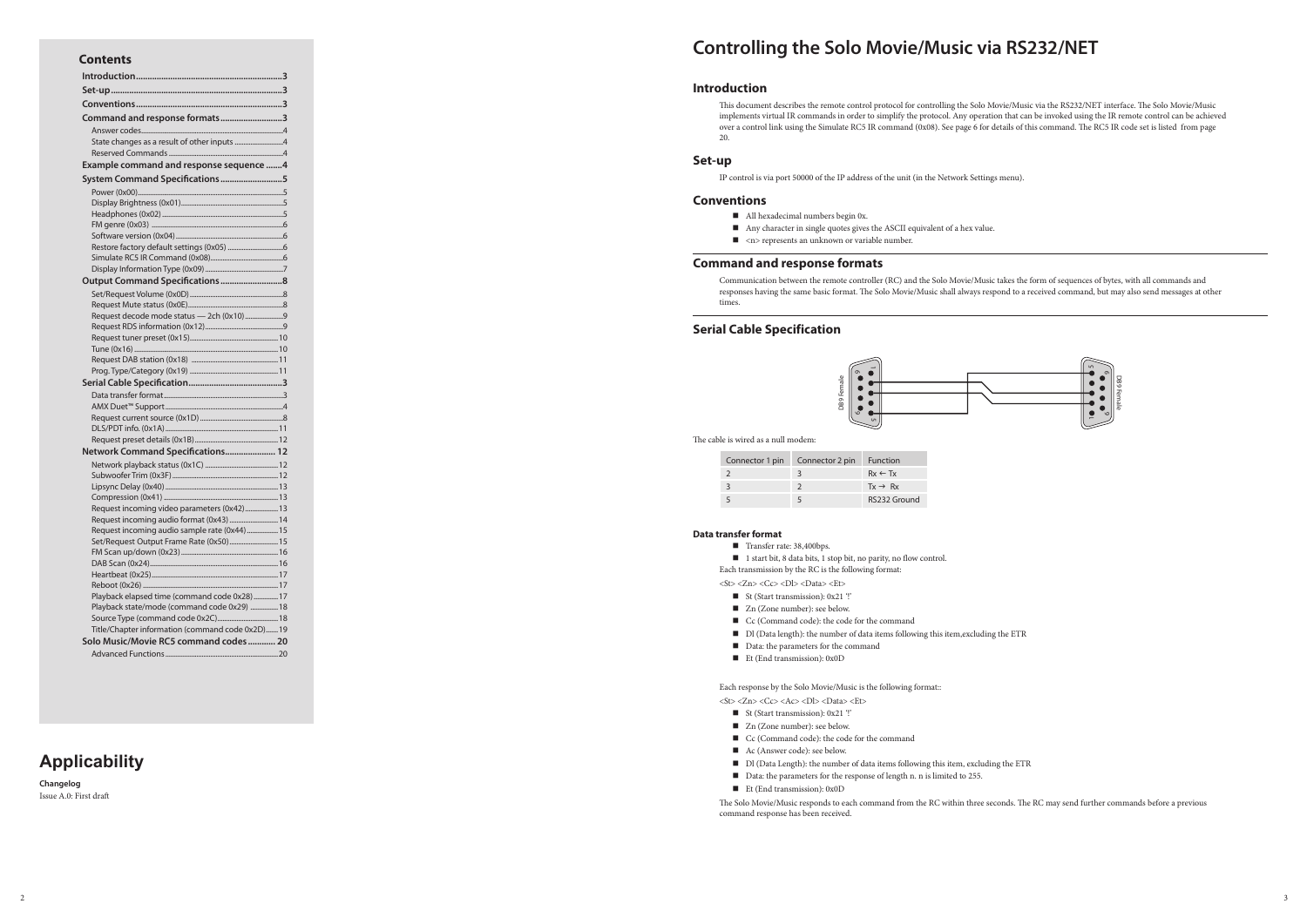## **System Command Specifications**

#### **Power (0x00)**

Request the stand-by state of a zone.

#### **Example**

Command/response sequence to request the power state of zone 1 where zone 1 has power on: Command: 0x21 0x01 0x00 0x01 0xF0 0x0D Response: 0x21 0x01 0x00 0x00 0x01 0x01 0x0D

|  | Display Brightness (0x01) |  |
|--|---------------------------|--|
|--|---------------------------|--|

Request the brightness of the front panel display.

#### **Example**

Command/response sequence for requesting the brightness of the display where the display is off: Command: 0x21 0x01 0x01 0x01 0xF0 0x0D Response: 0x21 0x01 0x01 0x00 0x01 0x00 0x0D

#### **Headphones (0x02)**

Determine whether headphones are connected.

#### **Example**

Command/response sequence to request the headphone status where the headphones are not connected: Command: 0x21 0x01 0x02 0x01 0xF0 0x0D Response: 0x21 0x01 0x02 0x00 0x01 0x00 0x0D

| COMMAND:         |                                                    |
|------------------|----------------------------------------------------|
| Byte:            | Description:                                       |
| St               | 0x21                                               |
| Zn               | 0x01                                               |
| Cc               | 0x02                                               |
| DI               | 0x01                                               |
| Data             | 0xF0 - Request current headphone connection status |
| Et               | 0x0D                                               |
| <b>RESPONSE:</b> |                                                    |
| Byte:            | Description:                                       |
| St               | 0x21                                               |
| Zn               | 0x01                                               |
| Cc               | 0x02                                               |
| Ac               | Answer code                                        |
| DI               | 0x01 (Data length)                                 |
| Data             | 0x00 - Headphones are not connected.               |
|                  | 0x01 - Headphones are connected                    |
| Et               | 0x0D                                               |
|                  |                                                    |

| Description:<br>Byte:<br>St<br>0x21                                                   |  |  |  |
|---------------------------------------------------------------------------------------|--|--|--|
|                                                                                       |  |  |  |
|                                                                                       |  |  |  |
| Zn<br>0x01                                                                            |  |  |  |
| Cc<br>0x01                                                                            |  |  |  |
| DI<br>0x01                                                                            |  |  |  |
| 0xF0 - Request brightness<br>Data                                                     |  |  |  |
| 0x0D<br>Et                                                                            |  |  |  |
| <b>RESPONSE:</b>                                                                      |  |  |  |
| Description:<br>Byte:                                                                 |  |  |  |
| St<br>0x21                                                                            |  |  |  |
| Zn<br>0x01                                                                            |  |  |  |
| Cc<br>0x01                                                                            |  |  |  |
| Answer code<br>Ac                                                                     |  |  |  |
| DI<br>0x01                                                                            |  |  |  |
| $0x00$ – Front panel is off<br>Data<br>0x01 - Front panel L1<br>0x02 - Front panel L2 |  |  |  |
| 0x0D<br>Et                                                                            |  |  |  |

| COMMAND:         |                                                            |  |  |
|------------------|------------------------------------------------------------|--|--|
| Byte:            | Description:                                               |  |  |
| St               | 0x21                                                       |  |  |
| Zn               | Zone number                                                |  |  |
| Cc               | 0x00                                                       |  |  |
| DI               | 0x01                                                       |  |  |
| Data             | 0xF0 - Request power state                                 |  |  |
| Et               | 0x0D                                                       |  |  |
| <b>RESPONSE:</b> |                                                            |  |  |
| Byte:            | Description:                                               |  |  |
| St               | 0x21                                                       |  |  |
| Zn               | Zone number                                                |  |  |
| Cc               | 0x00                                                       |  |  |
| Ac               | Answer code                                                |  |  |
| DI               | 0x01                                                       |  |  |
| Data             | $0x00 - Z$ one is in stand-by<br>0x01 - Zone is powered on |  |  |
| Et               | 0x0D                                                       |  |  |

- The following answer codes are defined:
- $\Box$  0x00 Status update.
- $\Box$  0x82 Zone Invalid.
- 0x83 Command not recognised.
- $\Box$  0x84 Parameter not recognised.
- $\Box$  0x85 Command invalid at this time.<sup>1</sup>
- $\Box$  0x86 Invalid data length.

#### **AMX Duet™ Support**

<sup>1</sup>Certain commands cannot be processed when the Setup Menu is being displayed. An answer code of 0x85 will be returned in these circumstances. Also, commands for tuner control cannot be processed when the tuner input is not selected, etc.

The Solo Movie/Music shall be fully compatible with AMX Duet™ Dynamic Device Discovery Protocol (DDDP) The following description of Dynamic Device Discovery comes from the AMX website (*www.amx.com*). Dynamic Device Discovery is part of AMX's Duet™ platform, which combines the proven reliability and power of NetLinx with the extensive capabilities of the Java 2 Micro Edition (J2ME) platform. When integrating a serial or IP device from a manufacturer embedding the Dynamic Device Discovery Protocol (DDDP), Duet recognizes the device and loads the appropriate Duet module, which automatically installs the new device. AMX's NetLinx Master can then find and install the Duet device module either from a library on the master, from AMX's Web site, or from the manufacturer's Web site. Duet also allows for device swapping so that programming changes are not required when devices with DDDP are removed or replaced – a huge benefit for end users. The Duet platform is an extension AMX's InConcert® manufacturer partner program, which was developed to ensure seamless communication between partners' devices and the AMX control system.

Data is specified in the ASCII format. All ASCII characters between the quotes "" should be recognised/transmitted. "\r" is a carriage return (0x0D)

Command: "AMX\r"

Solo Movie Response:

"AMXB<Device-SDKClass=Receiver><Device-Make=ARCAM><Device-Model=Movie><Device-Revision=x.y.z>\r"

#### Solo Music Response:

"AMXB<Device-SDKClass=Receiver><Device-Make=ARCAM><Device-Model=Music><Device-Revision=x.y.z>\r"

Where

x.y.z = RS232 protocol version number.

#### **Answer codes**

#### **State changes as a result of other inputs**

It is possible that the state of the Solo Movie/Music may be changed as a result of user input via the front panel buttons or via the IR remote control. Any change resulting from these inputs is relayed to the RC using the appropriate message type.

For example, if the user changed the front panel display brightness using the DISPLAY button on the front panel, a display message (defined below) would be sent to the RC. A similar action would be taken for all other state changes (including decode mode changes).

#### **Reserved Commands**

Commands 0xF0 to 0xFF (inclusive) are reserved for test functions and should never be used.

#### **Example command and response sequence**

As an example, the command to simulate the RC5 command "16-16", volume up:

| <b>STR</b> | <b>ZONE</b> |      | <b>DL</b> | Data 1 | Data 2 | <b>ETR</b> |
|------------|-------------|------|-----------|--------|--------|------------|
| 0x21       | 0x01        | 0x08 | 0x02      | 0x10   | 0x10   | 0x0D       |

Assuming that the command was accepted by the Solo Movie/Music and is being processed, the Solo Movie/Music responds to this command with the following sequence:

| STR  | <b>ZONE</b> |      | AC   | DL   | Data 1 | Data 2 |      |
|------|-------------|------|------|------|--------|--------|------|
| 0x21 | 0x01        | 0x08 | 0x00 | 0x02 | 0x10   | 0x10   | 0x0D |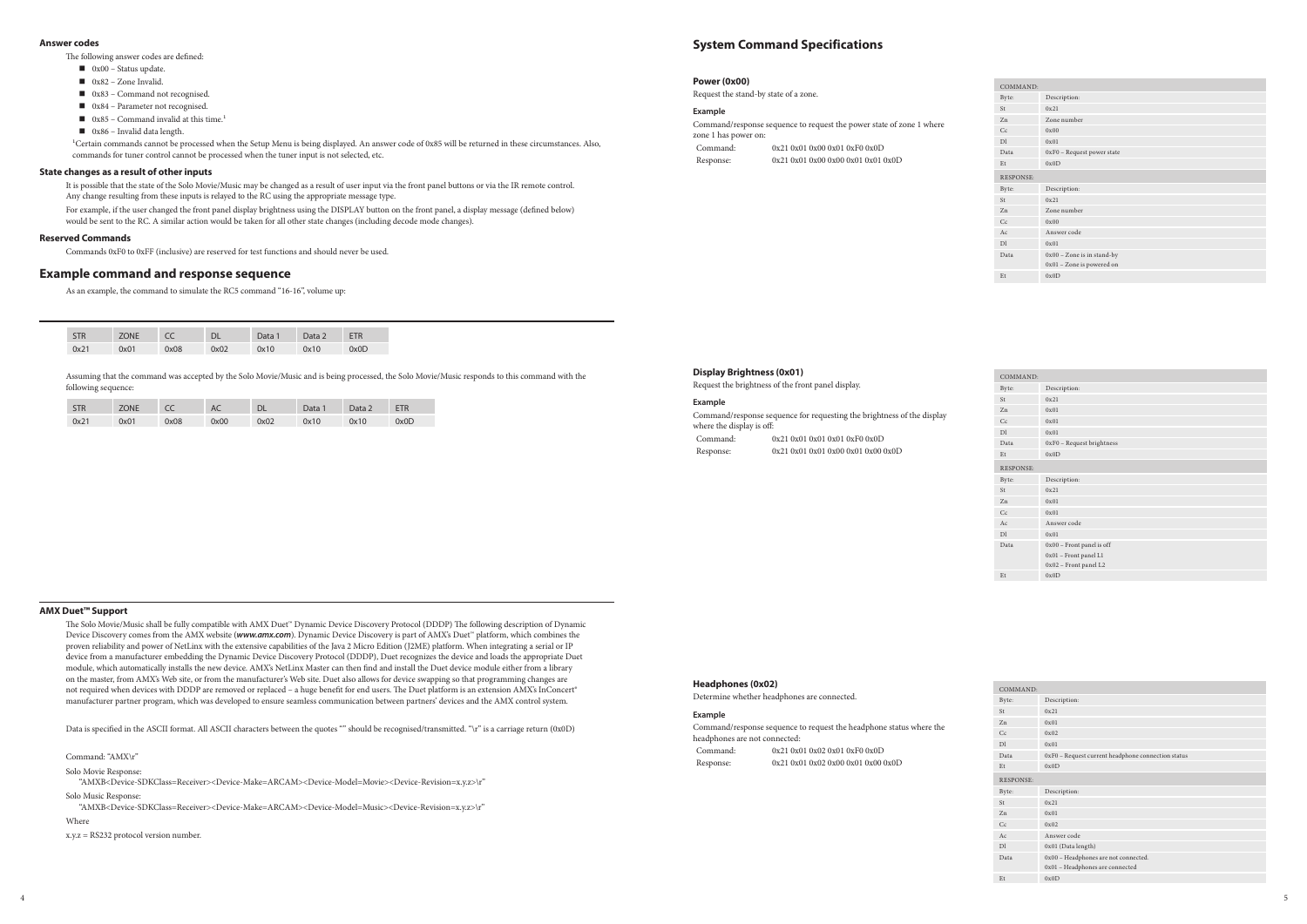#### **FM genre (0x03)**

Request information on the current station programme type from FM source in a given zone. If FM is not selected on the given zone an error 0x85 is returned.

#### **Example**

Command/response sequence to request the programme type on zone 1 where the programme type is "POP MUSIC":

| Command:  | 0x210x010x030x010xF00x0D                          |
|-----------|---------------------------------------------------|
| Response: | 0x21 0x01 0x03 0x00 0x09 0x50 0x4F 0x50 0x20 0x4D |
|           | 0x550x530x490x430x0D                              |

Request the version number of the software on the Solo Movie/Music.

#### **Example**

Command/response sequence to request the host version (1.4): Command: 0x21 0x01 0x04 0x01 0xF1 0x0D

Response: 0x21 0x01 0x04 0x00 0x03 0xF1 0x01 0x04 0x0D

## **Restore factory default settings (0x05)**

Force a restore of the factory default settings.

## **Example**

Command/response sequence to restore factory defaults: Command: 0x21 0x01 0x05 0x02 0xAA 0xAA 0x0D Response: 0x21 0x01 0x05 0x00 0x00 0x0D

| COMMAND:                |                                                       |
|-------------------------|-------------------------------------------------------|
| Byte:                   | Description:                                          |
| St                      | 0x21                                                  |
| Zn                      | Zone number                                           |
| Cc                      | 0x03                                                  |
| DI                      | 0x01                                                  |
| Datal                   | Request information source:<br>0xF0 - FM program type |
| Et                      | 0x0D                                                  |
| <b>RESPONSE:</b>        |                                                       |
| Byte:                   | Description:                                          |
| St                      | 0x21                                                  |
| Zn                      | Zone number                                           |
| Cc                      | 0x03                                                  |
| Ac                      | Answer code                                           |
| DI                      | Data length <n></n>                                   |
| $Data1 -$<br>Data < n > | The radio programme type in ASCII characters          |
| Et                      | 0x0D                                                  |
|                         |                                                       |

| Description:                |
|-----------------------------|
| 0x21                        |
| 0x01                        |
| 0x04                        |
| 0x01                        |
| 0xF1 - Request Host version |
| 0x0D                        |
|                             |
| Description:                |
| 0x21                        |
| 0x01                        |
| 0x04                        |
| Answer code                 |
| 0x03                        |
| Echo data from command      |
| Major version number        |
| Minor version number        |
| 0x0D                        |
|                             |

## COMMAND:

| committe.        |                                                              |
|------------------|--------------------------------------------------------------|
| Byte:            | Description:                                                 |
| St               | 0x21                                                         |
| Zn               | 0x01                                                         |
| Cc               | 0x05                                                         |
| $D1$             | 0x02                                                         |
| Datal            | 0xAA (Confirmation data pattern to avoid accidental restore) |
| Data2            | 0xAA (Confirmation data pattern to avoid accidental restore) |
| Et               | 0x0D                                                         |
| <b>RESPONSE:</b> |                                                              |
| Byte:            | Description:                                                 |
| St               | 0x21                                                         |
| Zn               | 0x01                                                         |
| Cc               | 0x05                                                         |
| Ac               | Answer code                                                  |
| Dl               | 0x00                                                         |
| Et               | 0x0D                                                         |

## **Simulate RC5 IR Command (0x08)**

Simulate an RC5 command via the RS232 port. An additional status message will be sent in most cases as a result of the IR command.

## **Example**

|           | Command/response sequence to RC5 16-17 (AVR volume down in zone 1): |
|-----------|---------------------------------------------------------------------|
| Command:  | 0x21 0x01 0x08 0x02 0x10 0x11 0x0D                                  |
| Response: | 0x210x010x080x000x020x100x110x0D                                    |

| COMMAND:  |                  |
|-----------|------------------|
| Byte:     | Description:     |
| St        | 0x21             |
| Zn        | Zone number      |
| Cc        | 0x08             |
| $D1$      | 0x02             |
| Datal     | RC5 System code  |
| Data2     | RC5 Command code |
| Et        | 0x0D             |
| RESPONSE: |                  |
| Byte:     | Description:     |
| St        | 0x21             |
| Zn        | Zone number      |
| Cc        | 0x08             |
| Ac        | Answer code      |
| $D1$      | 0x02             |
| Datal     | RC5 System code  |
| Data2     | RC5 Command code |
| Et        | 0x0D             |

#### **Display Information Type (0x09)**

Set the VFD display information type (where applicable).

The return data echoes the data sent.

#### **Example**

Command/response sequence to set the display text to show the current FM radio text with FM playing:

| Command:  | 0x210x010x090x010x010x0D     |
|-----------|------------------------------|
| Response: | 0x210x010x090x000x010x010x0D |

| COMMAND:  |                                                                                                     |
|-----------|-----------------------------------------------------------------------------------------------------|
| Byte:     | Description:                                                                                        |
| St        | 0x21                                                                                                |
| Zn        | Zone number                                                                                         |
| Cc        | 0x09                                                                                                |
| Dl        | 0x01                                                                                                |
| Data      | For all sources:                                                                                    |
|           | 0x00 - Set the display to Default                                                                   |
|           | 0xE0 - Cycle though all displayable information.                                                    |
|           | 0xF0 - Request the current display type                                                             |
|           |                                                                                                     |
|           | If the current source is Bluetooth:                                                                 |
|           | 0x00 - Set the display to Title<br>0x01 - Set the display to Album                                  |
|           | 0x02 - Set the display to Artist                                                                    |
|           | 0x03 - Set the display to Audio CODEC                                                               |
|           |                                                                                                     |
|           | If the current source is FM:                                                                        |
|           | 0x00 - Set the display to Station name                                                              |
|           | 0x01 - Set the display to Programme Type<br>0x02 - Set the display to Radio Text                    |
|           | 0x03 - Set the display to Format (Stereo/Mono)                                                      |
|           | 0x04 - Set the display to Signal strength                                                           |
|           |                                                                                                     |
|           | If the current source is DAB:                                                                       |
|           | 0x00 - Set the display to Programme Type                                                            |
|           | 0x01 - Set the display to Radio Text                                                                |
|           | 0x02 - Set the display to Bit Rate<br>0x02 - Set the display to Format (Stereo/Mono)                |
|           | 0x04 - Set the display to Signal Strength                                                           |
|           |                                                                                                     |
|           | If the current source is a movie file:                                                              |
|           | 0x00 - Set the display to File Time Elapsed                                                         |
|           | 0x01 - Set the display to File Time Remaining                                                       |
|           | 0x02 - Set the display to Audio CODEC                                                               |
|           | 0x03 - Set the display to File Type<br>0x04 - Set the display to File Resolution and Framerate      |
|           | 0x05 - Set the display to Filename                                                                  |
|           | 0x06 - Set the display to Audio Post Processing mode                                                |
|           |                                                                                                     |
|           | If the current source is a music file:                                                              |
|           | 0x00 - Set the display to File Time Elapsed<br>0x01 - Set the display to File Time Remaining        |
|           | 0x02 - Set the display to Title                                                                     |
|           | 0x03 - Set the display to Artist                                                                    |
|           | 0x04 - Set the display to Album                                                                     |
|           | 0x05 - Set the display to Genre                                                                     |
|           | 0x06 - Set the display to File Type                                                                 |
|           | 0x07 - Set the display to Filename                                                                  |
|           | 0x08 - Set the display to Audio Post Processing mode                                                |
|           | If the current source is a picture file:                                                            |
|           | 0x00 - Set the display to File Type and Picture Size                                                |
|           | 0x01 - Set the display to Filename                                                                  |
|           | If the current source is a CD:                                                                      |
|           | 0x00 - Set the display to Track Time Elapsed                                                        |
|           | 0x01 - Set the display to Track Time Remaining                                                      |
|           | 0x02 - Set the display to Total Time Elapsed                                                        |
|           | 0x03 - Set the display to Total Time Remaining                                                      |
|           | 0x04 - Set the display to Title (for CD-Text)                                                       |
|           | 0x05 - Set the display to Album (for CD-Text)                                                       |
|           | 0x06 - Set the display to Artist (for CD-Text)<br>0x07 - Set the display to Performer (for CD-Text) |
|           | 0x08 - Set the display to Audio Post Processing mode                                                |
|           |                                                                                                     |
|           | If the current source is a DVD/BD:                                                                  |
|           | 0x00 - Set the display to Track Time Elapsed                                                        |
|           | 0x01 - Set the display to Title Time Remaining                                                      |
|           | 0x02 - Set the display to Chapter Time Elapsed<br>0x03 - Set the display to Chapter Time Remaining  |
|           | 0x04 - Set the display to Audio CODEC                                                               |
|           | 0x05 - Set the display to Video Output Resolution                                                   |
|           | 0x06 - Set the display to Disc Name                                                                 |
|           | 0x07 - Set the display to Audio Post Processing mode                                                |
|           |                                                                                                     |
| Et        | 0x0D                                                                                                |
| RESPONSE: |                                                                                                     |
| Byte:     | Description:                                                                                        |
| St        | 0x21                                                                                                |
| Zn        | Zone number                                                                                         |
| Cc        | 0x09                                                                                                |
| Ac        | Answer code                                                                                         |
| Dl        | 0x01                                                                                                |
|           |                                                                                                     |
| Data      | The current display is returned, as for the command.                                                |
| Et        | 0x0D                                                                                                |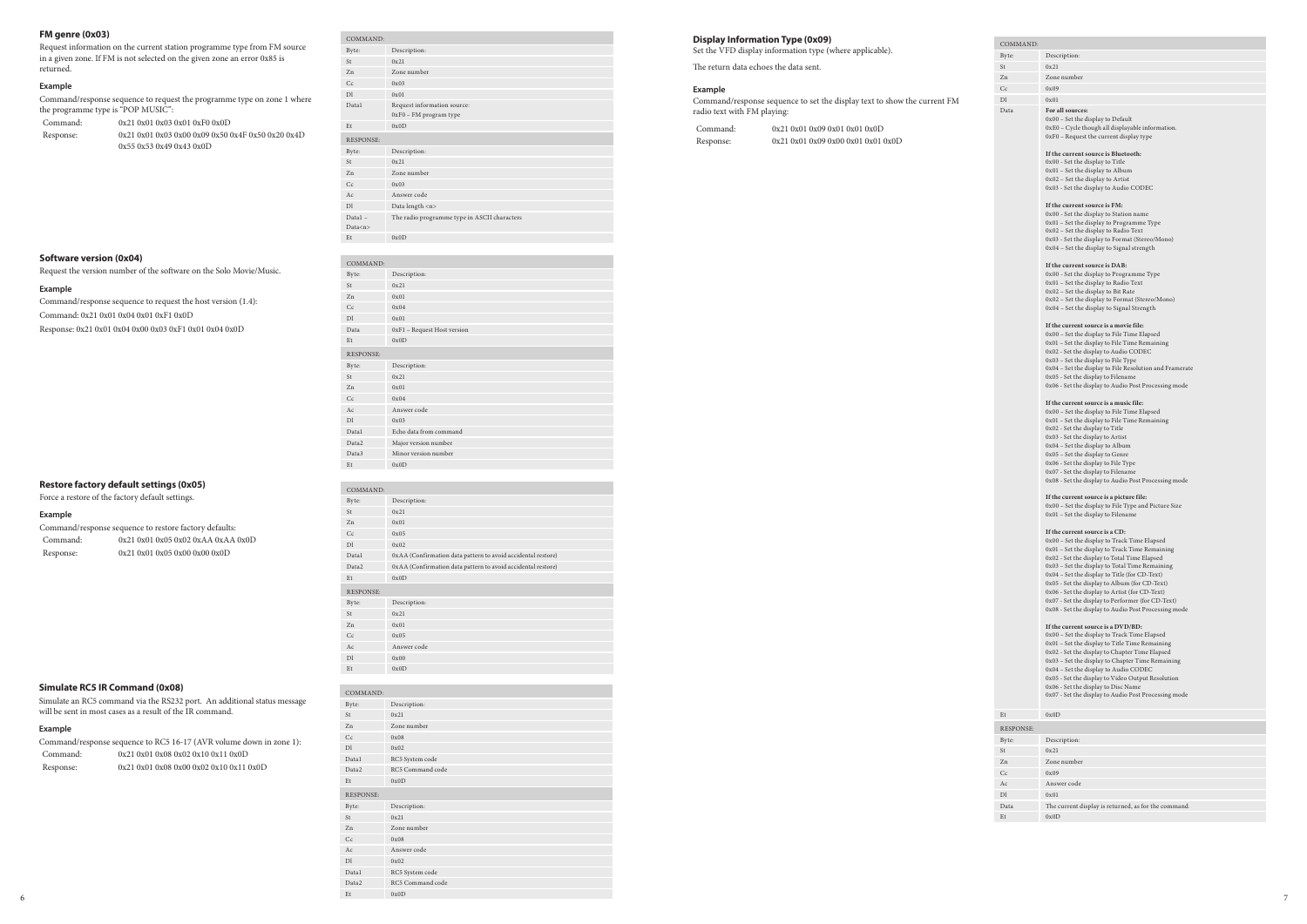| COMMAND:         |                                           |
|------------------|-------------------------------------------|
| Byte:            | Description:                              |
| St               | 0x21                                      |
| Zn               | Zone number                               |
| Cc               | 0x1D                                      |
| DI               |                                           |
|                  | 0x01<br>0xF0                              |
| Data             |                                           |
| Et               | 0x0D                                      |
| <b>RESPONSE:</b> |                                           |
| Byte:            | Description:                              |
| St               | 0x21                                      |
| Zn               | Zone number                               |
| Cc               | 0x1D                                      |
| Ac               | Answer code                               |
| DI               | 0x01                                      |
| Data             | The current source in the indicated zone: |
|                  | $0x01 - Disc$                             |
|                  | $0x03 - AV$                               |
|                  | $0x04 - SAT$                              |
|                  | $0x05 - PVR$                              |
|                  | $0x08 - AUX$<br>$0x09 - TV$               |
|                  | $0x0B - TUNER$ (FM)                       |
|                  | $0x0C - TUNER(DAB)$                       |
|                  | $0x0E - MEDIA$                            |
|                  | $0x0F - ARC$                              |
|                  | $0x10 - STB$                              |
|                  | $0x11 - BT$                               |
|                  | $0x12 - GAME$                             |
|                  | $0x13 - LINE$                             |
| Et               | 0x0D                                      |

#### **Request current source (0x1D)**

Request the source currently selected for a given zone.

#### **Example**

Command/response sequence to request the current source for Zone 1 where the source is set to 'SAT':

| Command:  | 0x210x010x1D0x010xF00x0D     |
|-----------|------------------------------|
| Response: | 0x210x010x1D0x000x010x040x0D |

#### COMMAND: Byte: Description:  $St$   $0x21$ Zn Zone number  $Cc$  0x0D Dl 0x01 Data  $0x00(0) - 0x63(99) - Set the volume$ 0xF0 – Request the current volume Et 0x0D RESPONSE: Byte: Description:  $St$   $0x21$ Zn Zone number  $Cc$   $0x0D$ Ac Answer code Dl 0x01 Data1 Zone volume, integer value:  $0x00(0) - 0x63(99)$ Et  $0x0D$

## **Output Command Specifications**

## **Set/Request Volume (0x0D)**

Set or request the volume of a zone.

This command returns the volume even if the zone requested is in mute. The "Request Mute status" command can be used to discover if the zone is muted. Response data format:

e.g. for volume 42dB: Data1=0x2A (42)

#### **Example**

Command/response sequence for setting the volume in Zone 1 to 45dB:

Command: Response:

|  | 0x210x010x0D0x010x2D0x0D     |  |
|--|------------------------------|--|
|  | 0x210x010x0D0x000x010x2D0x0D |  |

#### **Request Mute status (0x0E)**

Request the mute status of the audio in a zone.

Command: 0x21 0x01 0x10 0x01 0xF0 0x0D Response: 0x21 0x01 0x10 0x00 0x01 0x02 0x0D

## **Example**

| 1 is muted: | Command/response sequence to request the mute status of zone 1 where zone |
|-------------|---------------------------------------------------------------------------|
| Command:    | 0x210x010x0E0x010xF00x0D                                                  |
| Response:   | 0x210x010x0E0x000x010x000x0D                                              |

| COMMAND:         |                                                       |
|------------------|-------------------------------------------------------|
| Byte:            | Description:                                          |
| St               | 0x21                                                  |
| Zn               | Zone number                                           |
| Cc               | 0x0E                                                  |
| DI               | 0x01                                                  |
| Data             | 0xF0 - Request mute status                            |
| Et               | 0x0D                                                  |
| <b>RESPONSE:</b> |                                                       |
| Byte:            | Description:                                          |
| St               | 0x21                                                  |
| Zn               | Zone number                                           |
| $\rm{Cc}$        | 0x0E                                                  |
| Ac               | Answer code                                           |
| DI               | 0x01                                                  |
| P <sub>2</sub>   | $0x00 - Z$ one is muted<br>$0x01 -$ Zone is not muted |
| Et               | 0x0D                                                  |
|                  |                                                       |

| COMMAND:         |                                                                                 |  |
|------------------|---------------------------------------------------------------------------------|--|
| Byte:            | Description:                                                                    |  |
| St               | 0x21                                                                            |  |
| Zn               | 0x01                                                                            |  |
| Cc               | 0x10                                                                            |  |
| DI               | 0x01                                                                            |  |
| Data             | 0xF0 - Request decode mode                                                      |  |
| Et               | 0x0D                                                                            |  |
| <b>RESPONSE:</b> |                                                                                 |  |
| Byte:            | Description:                                                                    |  |
| St               | 0x21                                                                            |  |
| Zn               | 0x01                                                                            |  |
| Cc               | 0x10                                                                            |  |
| Ac               | Answer code                                                                     |  |
| DI               | 0x01                                                                            |  |
| Data             | $0x01 -$ Stereo<br>0x02 - Dolby PLII Movie Mode<br>0x03 - Dolby PLII Music Mode |  |
| Et               | 0x0D                                                                            |  |

#### **Request decode mode status — 2ch (0x10)**

Request the decode mode for two-channel material in zone 1.

#### **Example**

Command/response sequence to request the decode mode in zone 1 where the mode is Pro Logic II Movie Mode:

| COMMAND:               |                                              |
|------------------------|----------------------------------------------|
| Byte:                  | Description:                                 |
| St                     | 0x21                                         |
| Zn                     | Zone number                                  |
| Cc                     | 0x12                                         |
| DI                     | 0x01                                         |
| Datal                  | Request information source:<br>$0xF0-FM$     |
| Et                     | 0x0D                                         |
| <b>RESPONSE:</b>       |                                              |
| Byte:                  | Description:                                 |
| St                     | 0x21                                         |
| Zn                     | Zone number                                  |
| Cc                     | 0x12                                         |
| Ac                     | Answer code                                  |
| DI                     | Data length <n></n>                          |
| $Data1 -$<br>Data < n> | The radio programme type in ASCII characters |
| Et                     | 0x0D                                         |

#### **Request RDS information (0x12)**

Request RDS information from the current radio station in a given zone. If FM is not selected on the given zone an error 0x85 is returned.

#### **Example**

Command/response sequence to request the RDS information on FM in zone 1, where the response is "Playing your favourite music".

Command: 0x21 0x01 0x12 0x01 0xF0 0x0D

Response: 0x21 0x01 0x12 0x00 0x1C 0x00 0x50 0x6C 0x61 0x79 0x69 0x6E 0x67 0x20 0x79 0x6F 0x75 0x72 0x20 0x66 0x61 0x76 0x6F 0x75 0x72 0x69 0x74 0x65 0x20 0x6D 0x75 0x73 0x69 0x63 0x0D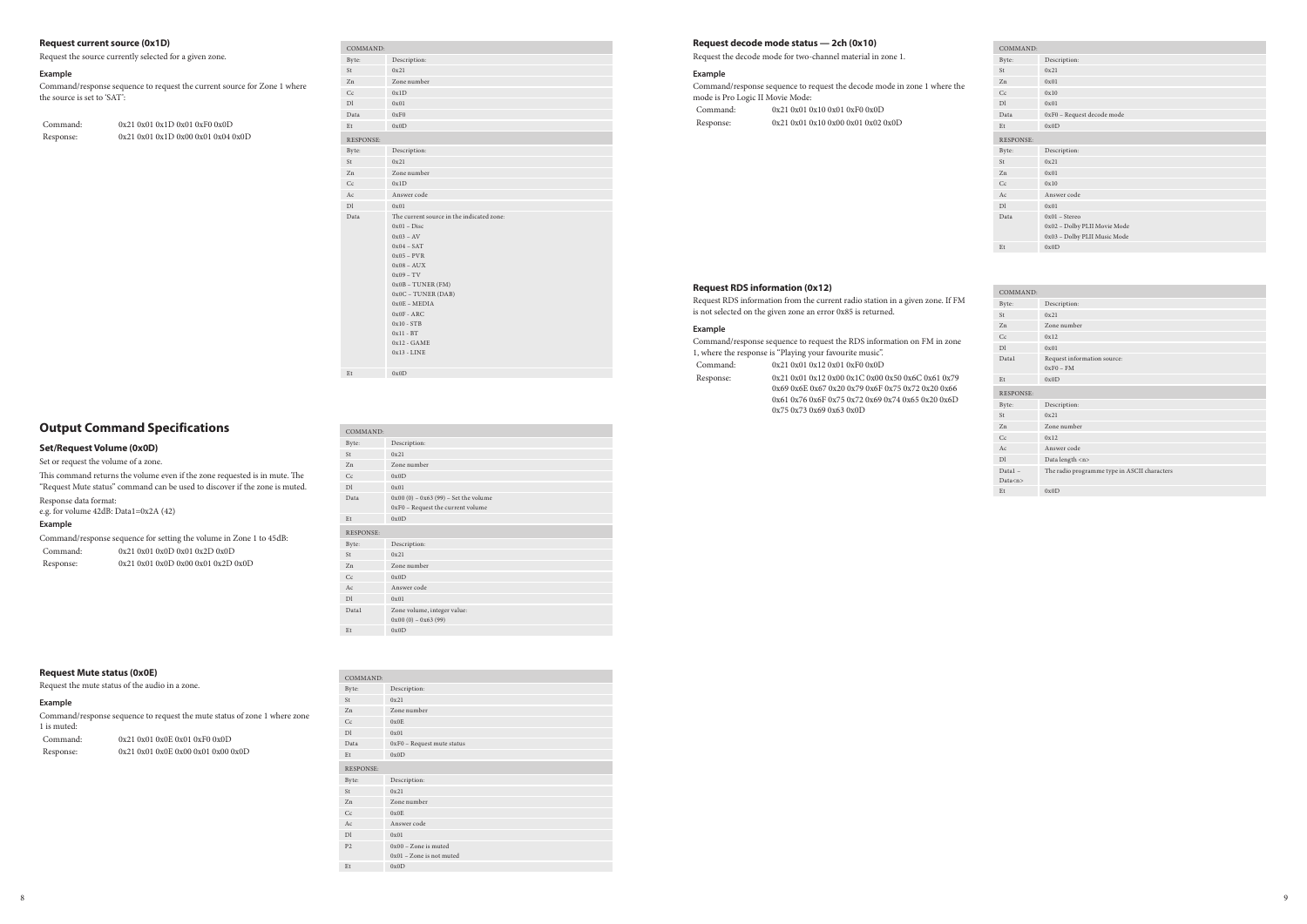#### **Request tuner preset (0x15)**

Request the current tuner preset number. If the tuner is not selected on the given zone an error 0x85 is returned.

#### **Example**

Command/response sequence to request the preset number where the present number is 10 on zone 1:

| Command:  | 0x210x010x150x010xF00x0D     |
|-----------|------------------------------|
| Response: | 0x210x010x150x000x010x0A0x0D |

#### **Tune (0x16)**

Increment/Decrement the tuner frequency in 0.05MHz steps (FM).

The returned frequency is calculated as follows:

FM freq.  $(MHz) =$  reported freq.  $(MHz)$ 

FM freq.  $(kHz) =$  reported freq.  $(kHz)$ 

For these reasons, this command may return values that cannot be translated into ASCII characters.

If the tuner is not selected on the given zone an error 0x85 is returned.

#### **Example**

Command/response sequence to increment the FM tuning from 85.0MHz to 85.05MHz in zone 1:

| COMMAND:         |                                                                                              |
|------------------|----------------------------------------------------------------------------------------------|
| Byte:            | Description:                                                                                 |
| <b>St</b>        | 0x21                                                                                         |
| Zn               | Zone number                                                                                  |
| Cc               | 0x15                                                                                         |
| DI               | 0x01                                                                                         |
| Data             | $0x01 - 0x32$ (1-50) number of required preset.<br>0xF0 - Request the current preset number. |
| Et               | 0x0D                                                                                         |
| <b>RESPONSE:</b> |                                                                                              |
| Byte:            | Description:                                                                                 |
| <b>St</b>        | 0x21                                                                                         |
| $Z_{n}$          | Zone number                                                                                  |
| Cc               | 0x15                                                                                         |
| Ac               | Answer code                                                                                  |
| DI               | 0x01                                                                                         |
| Data             | 0xFF - Currently no preset selected<br>$0x01 - 0x32$ : (1-50) the current preset number.     |
| Et               | 0x0D                                                                                         |

| COMMAND:         |                                             |
|------------------|---------------------------------------------|
| Byte:            | Description:                                |
| St               | 0x21                                        |
| $Z_{n}$          | Zone number                                 |
| Cc               | 0x16                                        |
| DI               | 0x01                                        |
| Datal            | 0x00 - Decrement tuner frequency by 1 step. |
|                  | 0x01 - Increment tuner frequency by 1 step. |
|                  | 0xF0 - Request the current tuner frequency. |
| Et               | 0x0D                                        |
| <b>RESPONSE:</b> |                                             |
| Byte:            | Description:                                |
| <b>St</b>        | 0x21                                        |
| $Z_{n}$          | Zone number                                 |
| Cc               | 0x16                                        |
| Ac               | Answer code                                 |
| DI               | 0x02 (Data length)                          |
| Datal            | FM: New frequency (MHz)                     |
| Data2            | FM: New frequency (10's kHz)                |
| Et               | 0x0D                                        |
|                  |                                             |

| COMMAND:          |                                                                  |
|-------------------|------------------------------------------------------------------|
| Byte:             | Description:                                                     |
| <b>St</b>         | 0x21                                                             |
| $Z_{n}$           | Zone number                                                      |
| Cc                | 0x18                                                             |
| DI                | 0x01                                                             |
| Data              | 0xF0 - Request the current DAB station                           |
| Et                | 0x0D                                                             |
| <b>RESPONSE:</b>  |                                                                  |
| Byte:             | Description:                                                     |
| <b>St</b>         | 0x21                                                             |
| $Z_{n}$           | Zone number                                                      |
| $C_{\mathcal{C}}$ | 0x18                                                             |
| Ac                | Answer code                                                      |
| DI                | Data length, fixed to 16 bytes (ASCII characters)                |
| $Data1 -$         | The service label of the DAB station in ASCII characters.        |
| Data128           | The data is padded to 16 bytes with the space character $(0x20)$ |
| Et                | 0x0D                                                             |

Command: 0x21 0x01 0x16 0x01 0x01 0x0D Response: 0x21 0x01 0x16 0x00 0x02 0x55 0x05 0x0D

#### **Request DAB station (0x18)**

Request the current DAB station selected. If DAB is not selected on the given zone an error 0x85 is returned.

#### **Example**

Command/response sequence to request the DAB station selection where the station is called "DAB STATION 2" in zone 1:

| COMMAND:         |                                                                  |
|------------------|------------------------------------------------------------------|
| Byte:            | Description:                                                     |
| St               | 0x21                                                             |
| $Z_{n}$          | Zone number                                                      |
| Cc               | 0x19                                                             |
| DI               | 0x01                                                             |
| Datal            | Request information source:                                      |
|                  | 0xF0 - DAB program type                                          |
| Et               | 0x0D                                                             |
| <b>RESPONSE:</b> |                                                                  |
| Byte:            | Description:                                                     |
| St               | 0x21                                                             |
| Zn               | Zone number                                                      |
| Cc               | 0x19                                                             |
| Ac               | Answer code                                                      |
| DI               | Data length, fixed to 16 bytes (ASCII characters)                |
| $Data1 -$        | The radio programme type in ASCII characters.                    |
| Data128          | The data is padded to 16 bytes with the space character $(0x20)$ |
| Et               | 0x0D                                                             |

Command: 0x21 0x01 0x18 0x01 0xF0 0x0D Response: 0x21 0x01 0x18 0x00 0x10 0x44 0x41 0x42 0x20 0x53 0x54 0x41 0x54 0x49 0x4F 0x4E 0x20 0x32 0x20 0x20 0x20 0x0D

#### **Prog. Type/Category (0x19)**

Request information on the current station programme type from DAB source in a given zone. If DAB is not selected on the given zone an error 0x85 is returned.

#### **Example**

Command/response sequence to request the programme type on zone 1 where the programme type is "POP MUSIC":

Command: 0x21 0x01 0x19 0x01 0xF0 0x0D Response: 0x21 0x01 0x19 0x00 0x10 0x50 0x4F 0x50 0x20 0x4D 0x55 0x53 0x49 0x43 0x20 0x20 0x20 0x20 0x20 0x20 0x20 0x0D

| COMMAND:               |                                                                                                                    |
|------------------------|--------------------------------------------------------------------------------------------------------------------|
| Byte:                  | Description:                                                                                                       |
| St                     | 0x21                                                                                                               |
| $Z_{n}$                | Zone number                                                                                                        |
| $C_{\mathcal{C}}$      | 0x1A                                                                                                               |
| DI                     | 0x01                                                                                                               |
| Datal                  | Request information source:<br>$0xF0 - DAB$                                                                        |
| Et                     | 0x0D                                                                                                               |
| RESPONSE:              |                                                                                                                    |
| Byte:                  | Description:                                                                                                       |
| <b>St</b>              | 0x21                                                                                                               |
| $Z_{n}$                | Zone number                                                                                                        |
| $C_{\mathcal{C}}$      | 0x1A                                                                                                               |
| Ac                     | Answer code                                                                                                        |
| DI                     | Data length, fixed to 128 bytes (ASCII characters)                                                                 |
| $Data1 -$<br>Data < n> | The radio programme type in ASCII characters.<br>The data is padded to 128 bytes with the space character $(0x20)$ |
| Et                     | 0x0D                                                                                                               |

#### **DLS/PDT info. (0x1A)**

Request DLS/PDT information (digital radio text) from the current radio station in a given zone. If DAB is not selected on the given zone an error 0x85 is returned.

#### **Example**

Command/response sequence to request the DLS information on DAB in zone 1, where the response is "Playing your favourite music".

Command: 0x21 0x01 0x1A 0xF0 0x0D

Response: 0x21 0x01 0x1A 0x00 0x80 0x00 0x50 0x6C 0x61 0x79 0x69 0x6E 0x67 0x20 0x79 0x6F 0x75 0x72 0x20 0x66 0x61 0x76 0x6F 0x75 0x72 0x69 0x74 0x65 0x20 0x6D 0x20 0x20 0x20 0x20 0x20 0x20 0x20 0x20 0x20 0x20 0x20 0x20 0x20 0x20 0x20 0x20 0x20 0x20 0x20 0x20 0x20 0x20 0x20 0x20 0x20 0x20 0x20 0x20 0x20 0x20 0x20 0x20 0x20 0x20 0x20 0x20 0x20 0x20 0x20 0x20 0x20 0x20 0x20 0x20 0x20 0x20 0x20 0x20 0x20 0x20 0x20 0x20 0x20 0x20 0x20 0x20 0x20 0x20 0x20 0x20 0x20 0x20 0x20 0x20 0x20 0x20 0x20 0x20 0x20 0x20 0x20 0x20 0x20 0x20 0x20 0x20 0x20 0x20 0x20 0x20 0x20 0x20 0x20 0x20 0x20 0x20 0x20 0x20 0x20 0x20 0x20 0x20 0x20 0x20 0x20 0x20 0x20 0x20 0x20 0x20 0x20 0x20 0x20 0x0D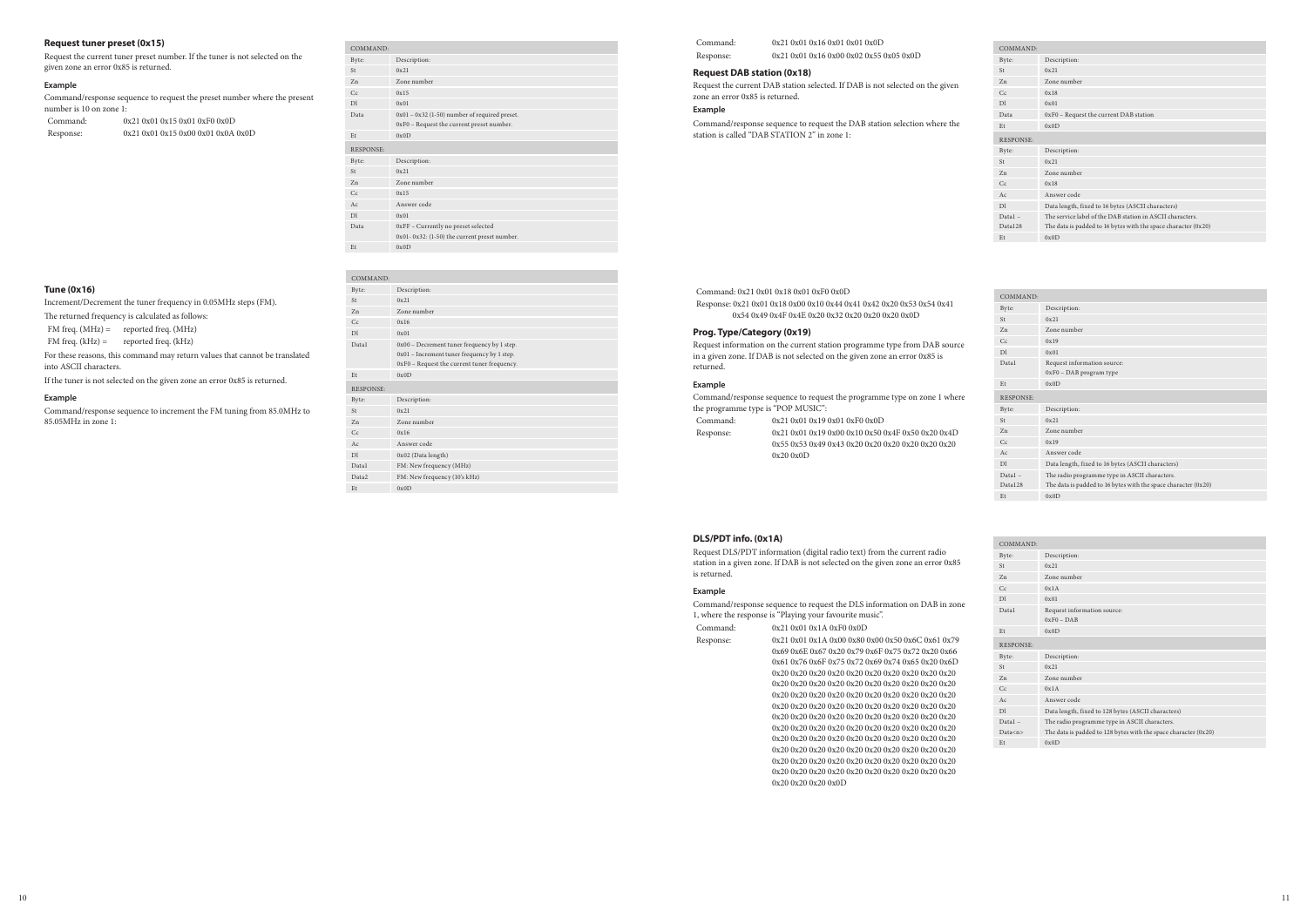| COMMAND:          |                                                      |
|-------------------|------------------------------------------------------|
| Byte:             | Description:                                         |
| St                | 0x21                                                 |
| $Z_{n}$           | Zone number                                          |
| $C_{\mathcal{C}}$ | 0x1B                                                 |
| DI                | 0x01                                                 |
| Data              | 0x01-0x32: (1-50) The number of the required preset  |
| Et                | 0x0D                                                 |
| <b>RESPONSE:</b>  |                                                      |
| Byte:             | Description:                                         |
| St                | 0x21                                                 |
| $Z_{n}$           | Zone number                                          |
| $C_{\mathcal{C}}$ | 0x1B                                                 |
| Ac                | Answer code                                          |
| DI                | Data length <n></n>                                  |
| Data1             | 0x01-0x32: (1-50) The number of the requested preset |
| Data <sub>2</sub> | $0x01$ : FM frequency                                |
|                   | $0x02$ : FM RDS name                                 |
|                   | 0x03 : DAB                                           |
| Data3             | FM: New frequency (MHz)                              |
| Data4             | FM: New frequency (10'skHz)                          |
| $\text{Data}$     | The name (DAB, FM if RDS)                            |
|                   | in ASCII characters                                  |
| Et                | 0x0D                                                 |

Command: 0x21 0x01 0x1B 0x01 0x01 0x0D Response: 0x21 0x01 0x1B 0x00 0x0F 0x01 0x02 0x44 0x41 0x42 0x20 0x53 0x54 0x41 0x54 0x49 0x4F 0x4E 0x20 0x32  $0x0D$ 

Command/response sequence where the network module is playing a file "File. mp3" on zone 1: Comm

#### **Request preset details (0x1B)**

Request details of tuner presets.

#### **Example**

Command/response sequence to request preset 1 where the response is a preset on DAB called "DAB STATION 2":

## **Network Command Specifications**

#### **Network playback status (0x1C)**

Network message format.

If the network is not selected on the given zone an error 0x85 is returned.

## **Example**

| Command:  | 0x210x010x1C0x010xF00x0D                          |
|-----------|---------------------------------------------------|
| Response: | 0x21 0x01 0x1C 0x00 0x09 0x01 0x46 0x69 0x6C 0x65 |
|           | 0x2e 0x6d 0x70 0x33 0x0D                          |

| COMMAND:                  |                                                                                       |
|---------------------------|---------------------------------------------------------------------------------------|
| Byte:                     | Description:                                                                          |
| St                        | 0x21                                                                                  |
| Zn                        | Zone number                                                                           |
| Cc                        | 0x1C                                                                                  |
| $D1$                      | 0x01                                                                                  |
| Data                      | 0xF0 - Request Network playback status                                                |
| Et                        | 0x0D                                                                                  |
| <b>RESPONSE:</b>          |                                                                                       |
| Byte:                     | Description:                                                                          |
| St                        | 0x21                                                                                  |
| Zn                        | Zone number                                                                           |
| Cc                        | 0x1C                                                                                  |
| Ac                        | Answer code                                                                           |
| Dl                        | Data length <n></n>                                                                   |
| Datal                     | $0x00 - Navigating$<br>$0x01 -$ Playing<br>$0x02$ – Paused<br>0xFF - Busy/Not Playing |
| $Data2 -$<br>Data <n></n> | name of folder in ASCII if navigating<br>name of file in ASCII if playing or paused   |
| Et                        | 0x0D                                                                                  |

## **Subwoofer Trim (0x3F)**

Adjust the value of subwoofer trim.

#### **Example**

|           | Command/response sequence to set the subwoofer trim to -2.5dB: |
|-----------|----------------------------------------------------------------|
| Command:  | 0x210x010x3F0x010x850x0D                                       |
| Response: | 0x210x010x3F0x000x010x850x0D                                   |

| COMMAND:         |                                                                                                                                                                                                                                                                                                                |
|------------------|----------------------------------------------------------------------------------------------------------------------------------------------------------------------------------------------------------------------------------------------------------------------------------------------------------------|
| Byte:            | Description:                                                                                                                                                                                                                                                                                                   |
| <b>St</b>        | 0x21                                                                                                                                                                                                                                                                                                           |
| $Z_{n}$          | Zone number                                                                                                                                                                                                                                                                                                    |
| Cc               | 0x3F                                                                                                                                                                                                                                                                                                           |
| DI               | 0x01                                                                                                                                                                                                                                                                                                           |
| Data             | $0x00 - 0x14 -$ Set positive subwoofer trim in 0.5dB steps (e.g. $0x02 = +1.0dB$ )<br>$0x81 - 0x94 -$ Set negative sub. trim in 0.5dB steps (e.g. $0x82 = -1.0$ dB)<br>0xF0 - Request current subwoofer trim value<br>0xF1 - Increment the subwoofer trim by 1dB<br>0xF2 - Decrement the subwoofer trim by 1dB |
| Et               | 0x0D                                                                                                                                                                                                                                                                                                           |
| <b>RESPONSE:</b> |                                                                                                                                                                                                                                                                                                                |
| Byte:            | Description:                                                                                                                                                                                                                                                                                                   |
| <b>St</b>        | 0x21                                                                                                                                                                                                                                                                                                           |
| Zn               | Zone number                                                                                                                                                                                                                                                                                                    |
| Cc               | 0x3F                                                                                                                                                                                                                                                                                                           |
| Ac               | Answer code                                                                                                                                                                                                                                                                                                    |
| DI               | 0x01                                                                                                                                                                                                                                                                                                           |
| Datal            | $0x00 - 0x14$ – Positive subwoofer trim in 0.5dB steps (e.g. $0x02 = +1.0dB$ )<br>$0x81 - 0x94 -$ Negative subwoofer trim in 0.5dB steps (e.g. $0x82 = -1.0$ dB)                                                                                                                                               |

Et 0x0D

**COL** 

## **Lipsync Delay (0x40)**

Adjust the lipsync delay value.

#### **Example**

Command/response sequence to set the lipsync delay to 50ms: Command: 0x21 0x01 0x40 0x01 0x0A 0x0D Response: 0x21 0x01 0x40 0x00 0x01 0x0A 0x0D

| COMMAND:         |                                                                                                                                                                                                                  |
|------------------|------------------------------------------------------------------------------------------------------------------------------------------------------------------------------------------------------------------|
| Byte:            | Description:                                                                                                                                                                                                     |
| St               | 0x21                                                                                                                                                                                                             |
| $Z_{n}$          | Zone number                                                                                                                                                                                                      |
| Cc               | 0x40                                                                                                                                                                                                             |
| DI               | 0x01                                                                                                                                                                                                             |
| Data             | $0x00 - 0x32$ – set the lipsync delay in 5ms steps (e.g. $0x08 = 40$ ms)<br>0xF0 - Request current lipsync delay value<br>0xF1 - Increment the lipsync delay by 5ms<br>0xF2 - Decrement the lipsync delay by 5ms |
| Et               | 0x0D                                                                                                                                                                                                             |
| <b>RESPONSE:</b> |                                                                                                                                                                                                                  |
| Byte:            | Description:                                                                                                                                                                                                     |
| <b>St</b>        | 0x21                                                                                                                                                                                                             |
| $Z_{n}$          | Zone number                                                                                                                                                                                                      |
| Cc               | 0x40                                                                                                                                                                                                             |
| Ac               | Answer code                                                                                                                                                                                                      |
| DI               | 0x01                                                                                                                                                                                                             |
| Datal            | $0x00 - 0x32$ – the lipsync delay in 5ms steps (e.g. $0x10 = 80$ ms)                                                                                                                                             |
| Et               | 0x0D                                                                                                                                                                                                             |

#### **Compression (0x41)**

Adjust the dynamic range compression setting.

#### **Example**

| Command/response sequence to set compression to on: |                                    |  |
|-----------------------------------------------------|------------------------------------|--|
| Command:                                            | 0x210x010x410x010x010x0D           |  |
| Response:                                           | 0x21 0x01 0x41 0x00 0x01 0x01 0x0D |  |

| COMMAND:         |                                                                                                                                          |
|------------------|------------------------------------------------------------------------------------------------------------------------------------------|
| Byte:            | Description:                                                                                                                             |
| St               | 0x21                                                                                                                                     |
| $Z_{n}$          | Zone number                                                                                                                              |
| Cc               | 0x41                                                                                                                                     |
| DI               | 0x01                                                                                                                                     |
| Data             | 0x00 - Compression off<br>0x01 - Set compression to on<br>$0x02$ – Set compression to auto<br>0xF0 - Request current compression setting |
| Et               | 0x0D                                                                                                                                     |
|                  |                                                                                                                                          |
| <b>RESPONSE:</b> |                                                                                                                                          |
| Byte:            | Description:                                                                                                                             |
| <b>St</b>        | 0x21                                                                                                                                     |
| $Z_{n}$          | Zone number                                                                                                                              |
| Cc               | 0x41                                                                                                                                     |
| Ac               | Answer code                                                                                                                              |
| DI               | 0x01                                                                                                                                     |
| Datal            | 0x00 - Compression off<br>0x01 - Compression on<br>$0x02$ – Compression auto                                                             |

#### **Request incoming video parameters (0x42)**

Request the incoming video resolution, refresh rate and aspect ratio.

#### **Example**

Command/response sequence to request video parameters, where the video is 1280x720 (720p) 50Hz 16:9:

Command: 0x21 0x01 0x42 0x01 0xF0 0x0D

Response: 0x21 0x01 0x42 0x00 0x07 0x05 0x00 0x02 0xD0 0x32 0x00 0x02 0x0D

| COMMAND:          |                                                                                                                           |
|-------------------|---------------------------------------------------------------------------------------------------------------------------|
| Byte:             | Description:                                                                                                              |
| St                | 0x21                                                                                                                      |
| $Z_{n}$           | Zone number                                                                                                               |
| $C_{\mathcal{C}}$ | 0x42                                                                                                                      |
| DI                | 0x01                                                                                                                      |
| Data              | 0xF0 - Request incoming video parameters                                                                                  |
| Et                | 0x0D                                                                                                                      |
| <b>RESPONSE:</b>  |                                                                                                                           |
| Byte:             | Description:                                                                                                              |
| <b>St</b>         | 0x21                                                                                                                      |
| $Z_{n}$           | Zone number                                                                                                               |
| $C_{\mathcal{C}}$ | 0x42                                                                                                                      |
| Ac                | Answer code                                                                                                               |
| DI                | 0x07                                                                                                                      |
| Datal             | Horizontal resolution MSB (e.g. for 720p: $0x05$ since $1280 = 0x0500$ )                                                  |
| Data <sub>2</sub> | Horizontal resolution LSB (e.g. for 720p: $0x00$ since $1280 = 0x0500$ )                                                  |
| Data3             | Vertical resolution MSB (e.g. for 720p: $0x02$ since $720 = 0x02D0$ )                                                     |
| Data4             | Vertical resolution LSB (e.g. for 720p: $0xD0$ since $720 = 0x02D0$ )                                                     |
| Data <sub>5</sub> | Refresh rate for full image update (half the field rate for interlaced signals)<br>(e.g. for $50Hz$ progressive: $0x32$ ) |
| Data6             | Interlaced flag:<br>$0x00 - Progressive$<br>$0x01 - Interlaced$                                                           |
| Data7             | Aspect ratio:<br>$0x00 - Undefined$<br>$0x01 - 4:3$<br>$0x02 - 16:9$                                                      |
| Et                | 0x0D                                                                                                                      |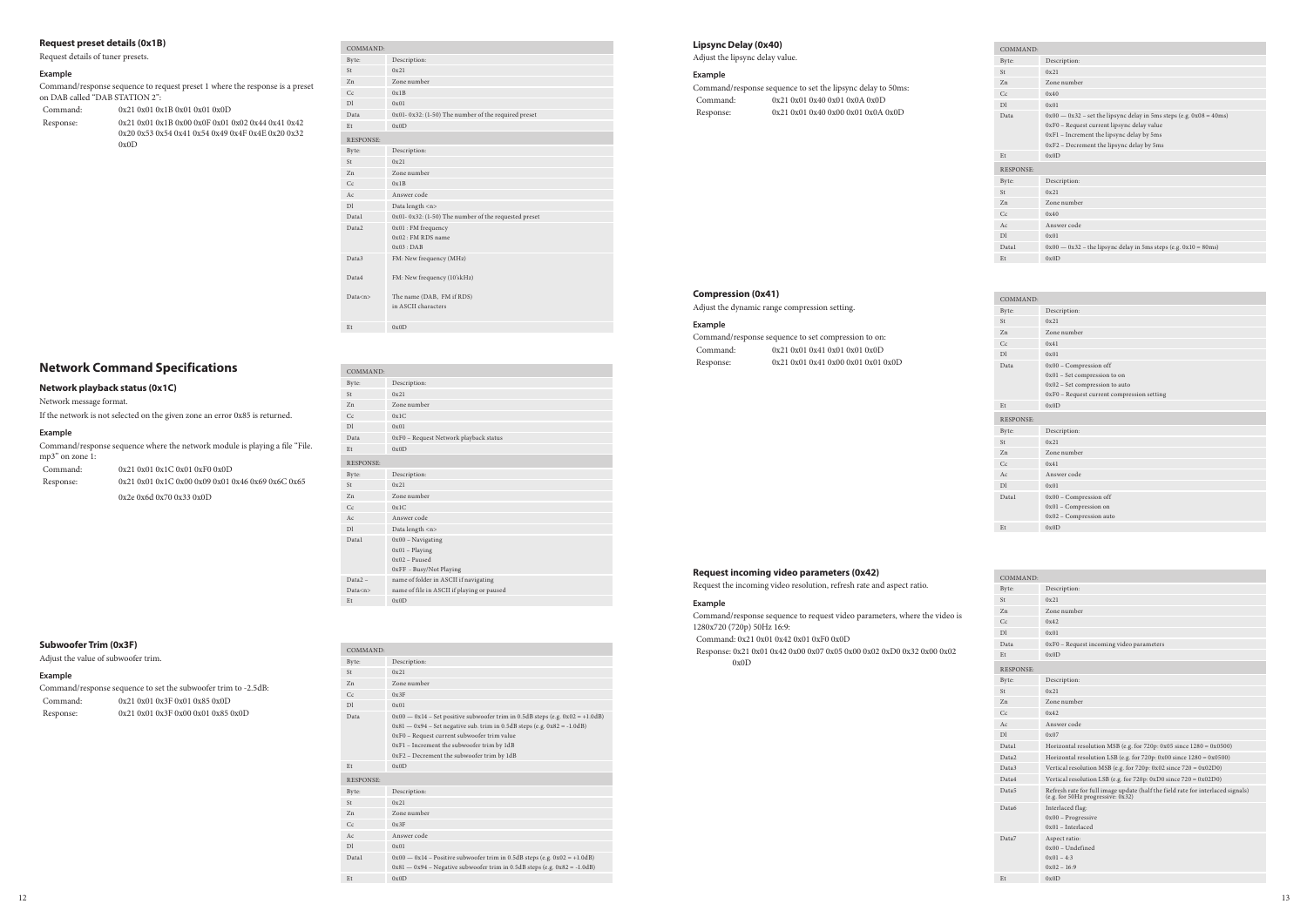## **Request incoming audio format (0x43)**

Command/response sequence to request the incoming audio format, where the format is Dolby Digital 5.1:  $Command: 0x21 0x01 0x43 0x01 0xF0 0x0D$ 

Request the incoming audio format.

## **Example**

| Command:  | UXZI UXUI UX43 UXUI UXFU UXULL          |
|-----------|-----------------------------------------|
| Response: | 0x21 0x01 0x43 0x00 0x02 0x02 0x1A 0xD0 |

| COMMAND:         |                                                                                                                                                                                                                                                                                                                                                                                                                                                                                                                                                                                                                                                                                                                                                                                                                                                                                                                                                                                                                                                                                                                                                                                                                                                                                                                                                                                                                                                                                                                                                                                                                                                                                                                                                          |
|------------------|----------------------------------------------------------------------------------------------------------------------------------------------------------------------------------------------------------------------------------------------------------------------------------------------------------------------------------------------------------------------------------------------------------------------------------------------------------------------------------------------------------------------------------------------------------------------------------------------------------------------------------------------------------------------------------------------------------------------------------------------------------------------------------------------------------------------------------------------------------------------------------------------------------------------------------------------------------------------------------------------------------------------------------------------------------------------------------------------------------------------------------------------------------------------------------------------------------------------------------------------------------------------------------------------------------------------------------------------------------------------------------------------------------------------------------------------------------------------------------------------------------------------------------------------------------------------------------------------------------------------------------------------------------------------------------------------------------------------------------------------------------|
| Byte:            | Description:                                                                                                                                                                                                                                                                                                                                                                                                                                                                                                                                                                                                                                                                                                                                                                                                                                                                                                                                                                                                                                                                                                                                                                                                                                                                                                                                                                                                                                                                                                                                                                                                                                                                                                                                             |
| St               | 0x21                                                                                                                                                                                                                                                                                                                                                                                                                                                                                                                                                                                                                                                                                                                                                                                                                                                                                                                                                                                                                                                                                                                                                                                                                                                                                                                                                                                                                                                                                                                                                                                                                                                                                                                                                     |
| Zn               | Zone number                                                                                                                                                                                                                                                                                                                                                                                                                                                                                                                                                                                                                                                                                                                                                                                                                                                                                                                                                                                                                                                                                                                                                                                                                                                                                                                                                                                                                                                                                                                                                                                                                                                                                                                                              |
| Cc               | 0x43                                                                                                                                                                                                                                                                                                                                                                                                                                                                                                                                                                                                                                                                                                                                                                                                                                                                                                                                                                                                                                                                                                                                                                                                                                                                                                                                                                                                                                                                                                                                                                                                                                                                                                                                                     |
| DI               | 0x01                                                                                                                                                                                                                                                                                                                                                                                                                                                                                                                                                                                                                                                                                                                                                                                                                                                                                                                                                                                                                                                                                                                                                                                                                                                                                                                                                                                                                                                                                                                                                                                                                                                                                                                                                     |
| Data             | 0xF0 - Request incoming audio format                                                                                                                                                                                                                                                                                                                                                                                                                                                                                                                                                                                                                                                                                                                                                                                                                                                                                                                                                                                                                                                                                                                                                                                                                                                                                                                                                                                                                                                                                                                                                                                                                                                                                                                     |
| Et               | 0x0D                                                                                                                                                                                                                                                                                                                                                                                                                                                                                                                                                                                                                                                                                                                                                                                                                                                                                                                                                                                                                                                                                                                                                                                                                                                                                                                                                                                                                                                                                                                                                                                                                                                                                                                                                     |
| <b>RESPONSE:</b> |                                                                                                                                                                                                                                                                                                                                                                                                                                                                                                                                                                                                                                                                                                                                                                                                                                                                                                                                                                                                                                                                                                                                                                                                                                                                                                                                                                                                                                                                                                                                                                                                                                                                                                                                                          |
| Byte:            | Description:                                                                                                                                                                                                                                                                                                                                                                                                                                                                                                                                                                                                                                                                                                                                                                                                                                                                                                                                                                                                                                                                                                                                                                                                                                                                                                                                                                                                                                                                                                                                                                                                                                                                                                                                             |
| St               | 0x21                                                                                                                                                                                                                                                                                                                                                                                                                                                                                                                                                                                                                                                                                                                                                                                                                                                                                                                                                                                                                                                                                                                                                                                                                                                                                                                                                                                                                                                                                                                                                                                                                                                                                                                                                     |
| Zn               | Zone number                                                                                                                                                                                                                                                                                                                                                                                                                                                                                                                                                                                                                                                                                                                                                                                                                                                                                                                                                                                                                                                                                                                                                                                                                                                                                                                                                                                                                                                                                                                                                                                                                                                                                                                                              |
| Cc               | 0x43                                                                                                                                                                                                                                                                                                                                                                                                                                                                                                                                                                                                                                                                                                                                                                                                                                                                                                                                                                                                                                                                                                                                                                                                                                                                                                                                                                                                                                                                                                                                                                                                                                                                                                                                                     |
| Ac<br>Dl         | Answer code<br>0x02                                                                                                                                                                                                                                                                                                                                                                                                                                                                                                                                                                                                                                                                                                                                                                                                                                                                                                                                                                                                                                                                                                                                                                                                                                                                                                                                                                                                                                                                                                                                                                                                                                                                                                                                      |
| Datal            | Audio stream format:                                                                                                                                                                                                                                                                                                                                                                                                                                                                                                                                                                                                                                                                                                                                                                                                                                                                                                                                                                                                                                                                                                                                                                                                                                                                                                                                                                                                                                                                                                                                                                                                                                                                                                                                     |
|                  | $0x00 - PCM$<br>0x01 - Analogue Direct<br>0x02 - Dolby Digital<br>0x03 - Dolby Digital EX<br>0x04 - Dolby Digital Surround<br>0x05 - Dolby Digital Plus<br>0x06 - Dolby Digital True HD<br>$0x07 - DTS$<br>$0x08 - DTS96/24$<br>0x09 - DTS ES Matrix<br>0x0A - DTS ES Discrete<br>0x0B - DTS ES Matrix 96/24<br>0x0C - DTS ES Discrete 96/24<br>0x0D - DTS HD Master Audio<br>0x0E - DTS HD High Res Audio<br>0x0F - DTS Low Bit Rate<br>0x10 - DTS Core<br>0x13 - PCM Zero<br>$0x14 - Unsupported$                                                                                                                                                                                                                                                                                                                                                                                                                                                                                                                                                                                                                                                                                                                                                                                                                                                                                                                                                                                                                                                                                                                                                                                                                                                      |
|                  | 0x15 - Undetected                                                                                                                                                                                                                                                                                                                                                                                                                                                                                                                                                                                                                                                                                                                                                                                                                                                                                                                                                                                                                                                                                                                                                                                                                                                                                                                                                                                                                                                                                                                                                                                                                                                                                                                                        |
|                  |                                                                                                                                                                                                                                                                                                                                                                                                                                                                                                                                                                                                                                                                                                                                                                                                                                                                                                                                                                                                                                                                                                                                                                                                                                                                                                                                                                                                                                                                                                                                                                                                                                                                                                                                                          |
| Data2            | Audio channel configuration:<br>0x00 - Dual Mono<br>$0x01$ – Centre only<br>$0x02 -$ Stereo only<br>$0x03 -$ Stereo + mono surround<br>0x04 - Stereo + Surround L & R<br>0x05 - Stereo + Surround L & R + mono Surround Back<br>0x06 - Stereo + Surround L & R + Surround Back L & R<br>0x07 - Stereo + Surround L & R containing matrix information for surround<br>back L&R<br>$0x08 -$ Stereo + Centre<br>0x09 - Stereo + Centre + mono surround<br>0x0A - Stereo + Centre + Surround L & R<br>0x0B - Stereo + Centre + Surround L & R + mono Surround Back<br>0x0C - Stereo + Centre + Surround L & R + Surround Back L & R<br>$0x0D -$ Stereo + Centre + Surround L & R containing matrix information for<br>surround back L&R<br>0x0E - Stereo Downmix Lt Rt<br>0x0F - Stereo Only (Lo Ro)<br>0x10 - Dual Mono + LFE<br>$0x11 - Centre + LFE$<br>$0x12 - Stereo + LFE$<br>0x13 - Stereo + single surround + LFE<br>0x14 - Stereo + Surround L & R + LFE<br>0x15 - Stereo + Surround L & R + mono Surround Back + LFE<br>0x16 - Stereo + Surround L & R + Surround Back L & R + LFE<br>$0x17 -$ Stereo + Surround L & R + LFE<br>0x18 - Stereo + Centre + LFE containing matrix information for<br>surround back L&R<br>0x19 - Stereo + Centre + single surround + LFE<br>0x1A - Stereo + Surround L & R + LFE (Standard 5.1)<br>0x1B - Stereo + Centre + Surround L & R + mono Surround Back + LFE<br>(6.1, e.g. DTS ES Discrete)<br>0x1C - Stereo + Centre + Surround L & R + Surround Back L & R + LFE (7.1)<br>0x1D - Stereo + Centre + Surround L & R + LFE, containing matrix<br>information for surround back L&R (6.1 e.g. Dolby Digital EX)<br>0x1E - Stereo Downmix (Lt Rt) + LFE<br>0x1F - Stereo Only (Lo Ro) + LFE<br>$0x20 - Unknown$ |
| Et               | $0x21 - Undetected$<br>0x0D                                                                                                                                                                                                                                                                                                                                                                                                                                                                                                                                                                                                                                                                                                                                                                                                                                                                                                                                                                                                                                                                                                                                                                                                                                                                                                                                                                                                                                                                                                                                                                                                                                                                                                                              |

## **Request incoming audio sample rate (0x44)**

Request the incoming audio sample rate.

#### **Example**

| Command/response sequence to request the incoming audio sample rate, |                                    |  |
|----------------------------------------------------------------------|------------------------------------|--|
| where the rate is 48kHz:                                             |                                    |  |
| Command:                                                             | 0x210x010x440x010xF00x0D           |  |
| Response:                                                            | 0x21 0x01 0x44 0x00 0x01 0x02 0x0D |  |

| COMMAND:         |                                                                                                                                                                                                                     |
|------------------|---------------------------------------------------------------------------------------------------------------------------------------------------------------------------------------------------------------------|
| Byte:            | Description:                                                                                                                                                                                                        |
| St               | 0x21                                                                                                                                                                                                                |
| Zn               | 0x01                                                                                                                                                                                                                |
| Cc               | 0x44                                                                                                                                                                                                                |
| DI               | 0x01                                                                                                                                                                                                                |
| Data             | 0xF0 - Request incoming audio sample rate                                                                                                                                                                           |
| Et               | 0x0D                                                                                                                                                                                                                |
| <b>RESPONSE:</b> |                                                                                                                                                                                                                     |
| Byte:            | Description:                                                                                                                                                                                                        |
| St               | 0x21                                                                                                                                                                                                                |
| Zn               | Zone number                                                                                                                                                                                                         |
| Cc               | 0x44                                                                                                                                                                                                                |
| Ac               | Answer code                                                                                                                                                                                                         |
| DI               | 0x01                                                                                                                                                                                                                |
| Datal            | Incoming audio sample rate:<br>$0x00 - 32$ KHz<br>$0x01 - 44.1$ KHz<br>$0x02 - 48$ KHz<br>$0x03 - 88.2$ KHz<br>$0x04 - 96$ KHz<br>$0x05 - 176.4$ KHz<br>$0x06 - 192$ KHz<br>$0x07 - Unknown$<br>$0x08 - Undetected$ |
| Et               | 0x0D                                                                                                                                                                                                                |

|          | Set/Request Output Frame Rate (0x50)                     |  |
|----------|----------------------------------------------------------|--|
|          | Set/Request the video output frame rate.                 |  |
| Example  |                                                          |  |
|          | Command/response sequence to set the frame rate to Auto: |  |
| Command: | 0x210x010x500x010x000x0D                                 |  |
|          |                                                          |  |

Response: 0x21 0x01 0x50 0x00 0x01 0x00 0x0D

| Description:<br>Byte:<br>0x21<br>St<br>$Z_{n}$<br>0x01<br>$C_{\mathcal{C}}$<br>0x50<br>DI<br>0x01<br>0x00 - Set the frame rate to Auto.<br>Data<br>0x02 - Set the frame rate to 50Hz.<br>$0x03$ – Set the frame rate to $60Hz$ .<br>0xF0 - Request the current frame rate. |
|----------------------------------------------------------------------------------------------------------------------------------------------------------------------------------------------------------------------------------------------------------------------------|
|                                                                                                                                                                                                                                                                            |
|                                                                                                                                                                                                                                                                            |
|                                                                                                                                                                                                                                                                            |
|                                                                                                                                                                                                                                                                            |
|                                                                                                                                                                                                                                                                            |
| $0xF1$ – Increment setting.<br>$0xF2 - December setting.$                                                                                                                                                                                                                  |
| 0x0D<br>Et                                                                                                                                                                                                                                                                 |
| <b>RESPONSE:</b>                                                                                                                                                                                                                                                           |
| Description:<br>Byte:                                                                                                                                                                                                                                                      |
| 0x21<br><b>St</b>                                                                                                                                                                                                                                                          |
| Zone Number<br>Zn                                                                                                                                                                                                                                                          |
| Cc<br>0x50                                                                                                                                                                                                                                                                 |
| Answer code<br>Ac                                                                                                                                                                                                                                                          |
| DI<br>0x01                                                                                                                                                                                                                                                                 |
| Datal<br>$0x00 - \text{Auto}.$<br>$0x02 - 50Hz$ .<br>$0x03 - 60Hz$ .                                                                                                                                                                                                       |
| 0x0D<br>Et                                                                                                                                                                                                                                                                 |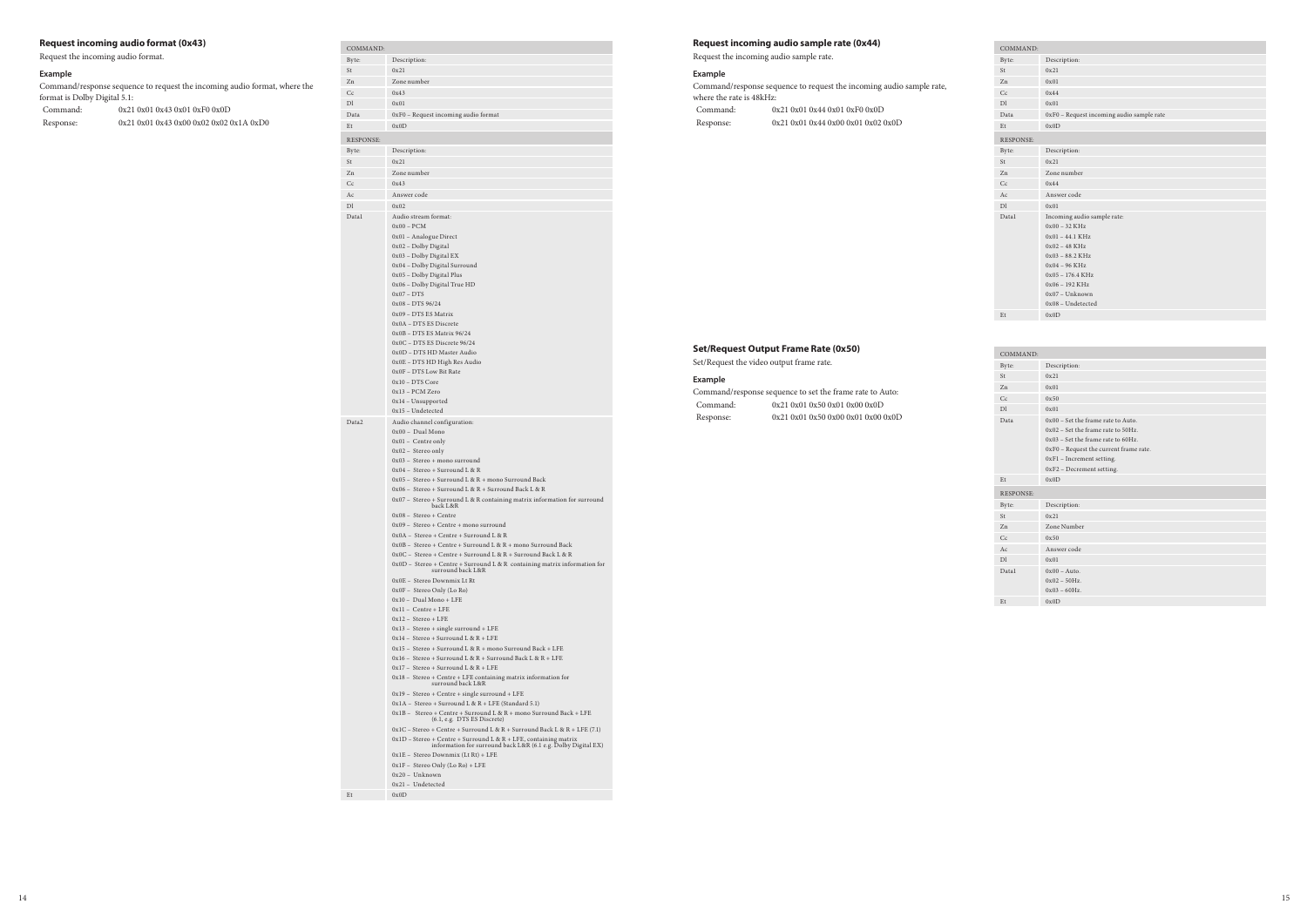## **DAB Scan (0x24)**

Initiates a DAB scan. Note: only valid if on DAB input

#### **Example**

| _________                                |                                    |  |
|------------------------------------------|------------------------------------|--|
| Command/response to starting a DAB scan: |                                    |  |
| Command:                                 | 0x21 0x01 0x24 0x01 0xF0 0x0D      |  |
| Response:                                | 0x21 0x01 0x24 0x00 0x01 0xFF 0x0D |  |

| COMMAND:         |                       |
|------------------|-----------------------|
| Byte:            | Description:          |
| St               | 0x21                  |
| Zn               | 0x01                  |
| Cc               | 0x24                  |
| DI               | 0x01                  |
| Data             | 0xF0 - Start DAB scan |
| Et               | 0x0D                  |
| <b>RESPONSE:</b> |                       |
| Byte:            | Description:          |
| St               | 0x21                  |
| Zn               | Zone Number           |
| Cc               | 0x24                  |
| Ac               | Answer code           |
| DI               | 0x01                  |
| Datal            | $0xFF - scanning$     |
| Et               | 0x0D                  |

#### **FM Scan up/down (0x23)**

Initiates a FM scan up or down. Note: only valid if on FM input

## **Example**

| Command/response to starting a FM scan up: |                                    |  |
|--------------------------------------------|------------------------------------|--|
| Command:                                   | 0x210x010x230x010x010x0D           |  |
| Response:                                  | 0x21 0x01 0x23 0x00 0x01 0xFF 0x0D |  |

| COMMAND:  |                                    |
|-----------|------------------------------------|
| Byte:     | Description:                       |
| St        | 0x21                               |
| Zn        | 0x01                               |
| Cc        | 0x23                               |
| DI        | 0x01                               |
| Data      | 0x01 - Scan up<br>0x02 - Scan down |
| Et        | 0x0D                               |
| RESPONSE: |                                    |
| Byte:     | Description:                       |
| St        | 0x21                               |
| Zn        | Zone Number                        |
| Cc        | 0x23                               |
| Ac        | Answer code                        |
| DI        | 0x01                               |
| Datal     | $0xFF - scanning$                  |
| Et        | 0x0D                               |

#### **Heartbeat (0x25)**

Heartbeat command to check unit is still connected and communication - also resets the EuP standby timer.

## **Example**

| Command/response to sending a heartbeat command: |                                    |  |  |
|--------------------------------------------------|------------------------------------|--|--|
| Command:                                         | 0x21 0x01 0x25 0x01 0xF0 0x0D      |  |  |
| Response:                                        | 0x21 0x01 0x25 0x00 0x01 0x00 0x0D |  |  |

| COMMAND:         |                  |
|------------------|------------------|
| Byte:            | Description:     |
| St               | 0x21             |
| Zn               | 0x01             |
| Cc               | 0x25             |
| DI               | 0x01             |
| Data             | 0xF0 - Heartbeat |
| Et               | 0x0D             |
| <b>RESPONSE:</b> |                  |
| Byte:            | Description:     |
| St               | 0x21             |
| Zn               | Zone Number      |
| Cc               | 0x25             |
| Ac               | Answer code      |
| Dl               | 0x01             |
| Datal            | 0x00 - response  |
| Et               | 0x0D             |

#### **Reboot (0x26)**

Forces a reboot of the unit.

## **Example**

Command/response to sending a reboot command: Command: 0x21 0x01 0x26 0x06 0x52 0x45 0x42 0x4F 0x4F 0x54 0x0D Response: 0x21 0x01 0x26 0x01 0x00 0x0D

| COMMAND:         |                 |
|------------------|-----------------|
| Byte:            | Description:    |
| St               | 0x21            |
| Zn               | 0x01            |
| Cc               | 0x26            |
| DI               | 0x06            |
| Datal            | 0x52            |
| Data2            | 0x45            |
| Data3            | 0x42            |
| Data4            | 0x4F            |
| Data5            | 0x4F            |
| Data6            | 0x54            |
| Et               | 0x0D            |
| <b>RESPONSE:</b> |                 |
| Byte:            | Description:    |
| St               | 0x21            |
| Zn               | Zone Number     |
| Cc               | 0x26            |
| Ac               | Answer code     |
| DI               | 0x01            |
| Datal            | 0x00 - response |
| Et               | 0x0D            |

| COMMAND:         |                             |
|------------------|-----------------------------|
| Byte:            | Description                 |
| St               | 0x21                        |
| Zn               | 0x01                        |
| Cc               | 0x28                        |
| DI               | 0x01                        |
| Data             | 0xF0 - Request elapsed time |
| Et               | 0x0D                        |
| <b>RESPONSE:</b> |                             |
| St               | 0x21                        |
| Zn               | 0x01                        |
| Cc               | 0x28                        |
| Ac               | Answer Code                 |
| DI               | 0x03                        |
| Datal            | Hours                       |
| Data2            | Minutes                     |
| Data3            | Seconds                     |
| Et               | 0x0D                        |

## **Playback elapsed time (command code 0x28)**

Requests the current playback time, track time (CD, MP3, etc) or title time (DVD, BD)

#### **Example**

Command/response sequence to request the current playback time where the playback time is 0h03m24s:

Command: 0x21 0x01 0x28 0x01 0xF0 0x0D Response: 0x21 0x01 0x28 0x00 0x03 0x00 0x03 0x18 0x0D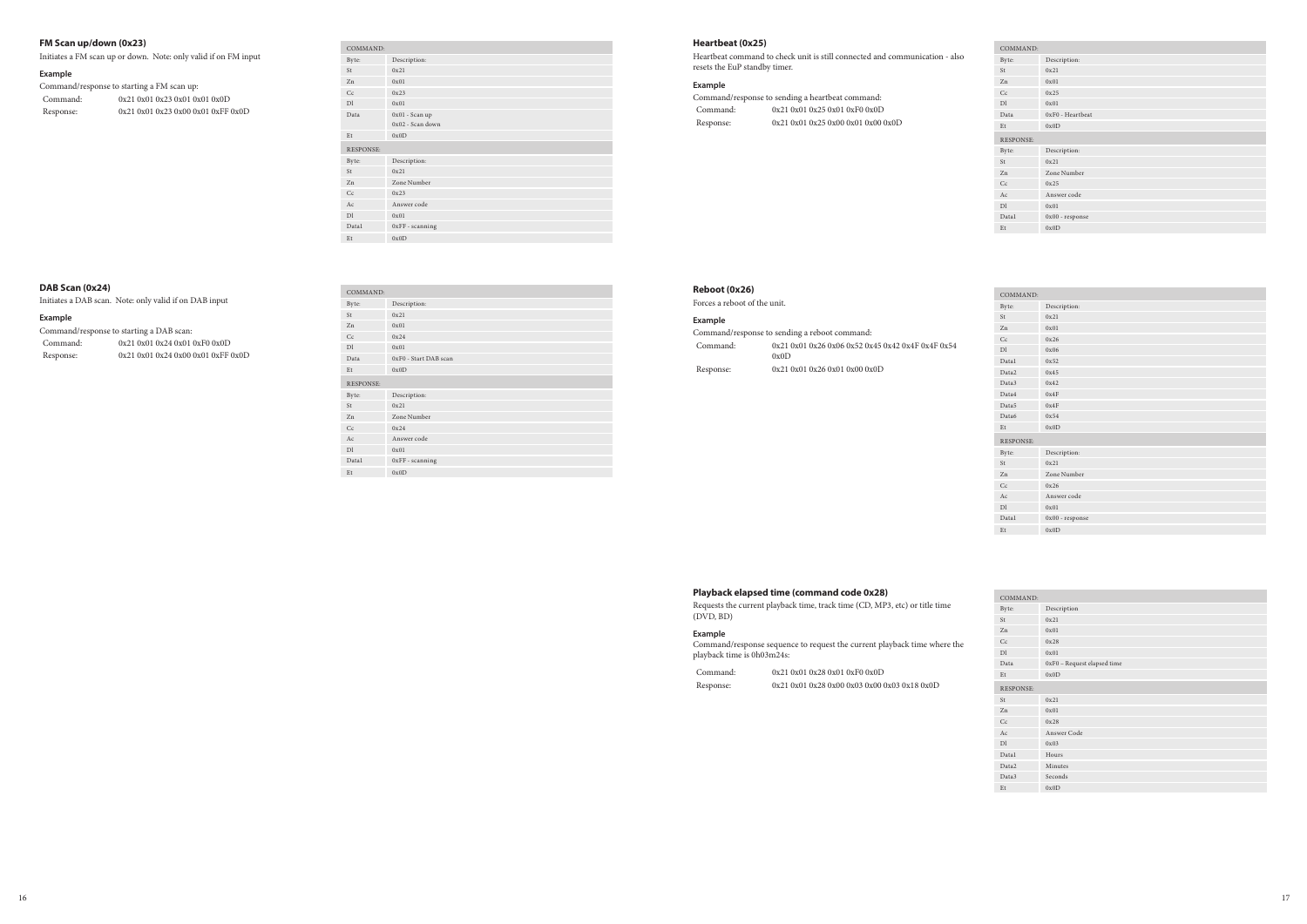| COMMAND:          |                                                                   |
|-------------------|-------------------------------------------------------------------|
| Byte:             | Description                                                       |
| St                | 0x21                                                              |
| $Z_{n}$           | 0x01                                                              |
| $C_{\mathcal{C}}$ | 0x2D                                                              |
| DI                | 0x01                                                              |
| Data              | 0xF0 - Request current title/track/chapter                        |
| Et                | 0x0D                                                              |
| <b>RESPONSE:</b>  |                                                                   |
| Byte:             | Description:                                                      |
| St                | 0x21                                                              |
| $Z_{n}$           | 0x01                                                              |
| $C_{\mathcal{C}}$ | 0x2D                                                              |
| Ac                | Answer Code                                                       |
| DI                | 0x03                                                              |
| Datal             | DVD-Video : Current Title Number<br>Blu-ray: Current Title Number |
|                   | Else: 0x00                                                        |
| Data <sub>2</sub> | MSB:                                                              |
|                   | DVD-Video: Current Chapter                                        |
|                   | Blu-ray: Current Chapter                                          |
|                   | Else: Current Track                                               |
| Data3             | LSB:<br>DVD-Video: Current Chapter                                |
|                   | Blu-ray: Current Chapter                                          |
|                   | Else: Current Track                                               |
| Et                | 0x0D                                                              |
|                   |                                                                   |

## **Title/Chapter information (command code 0x2D)**

Request the current title/track/chapter information.

#### **Example**

| Command/response sequence for requesting current title/track/chapter |                                              |  |  |
|----------------------------------------------------------------------|----------------------------------------------|--|--|
| information where the title is 3 and the chapter is 14:              |                                              |  |  |
| Command:                                                             | 0x210x010x2D0x010xF00x0D                     |  |  |
| Response:                                                            | 0x21 0x01 0x2D 0x00 0x03 0x03 0x0E 0x00 0x0D |  |  |

| COMMAND:          |                                                                                                                                                                                                                                      |
|-------------------|--------------------------------------------------------------------------------------------------------------------------------------------------------------------------------------------------------------------------------------|
| Byte:             | Description                                                                                                                                                                                                                          |
| St                | 0x21                                                                                                                                                                                                                                 |
| Zn                | 0x01                                                                                                                                                                                                                                 |
| $C_{\mathcal{C}}$ | 0x29                                                                                                                                                                                                                                 |
| D1                | 0x01                                                                                                                                                                                                                                 |
| Data              | 0xF0 - Request playback state                                                                                                                                                                                                        |
| Et                | 0x0D                                                                                                                                                                                                                                 |
| <b>RESPONSE:</b>  |                                                                                                                                                                                                                                      |
| <b>St</b>         | 0x21                                                                                                                                                                                                                                 |
| $Z_{n}$           | 0x01                                                                                                                                                                                                                                 |
| $C_{\mathcal{C}}$ | 0x29                                                                                                                                                                                                                                 |
| Ac                | Answer Code                                                                                                                                                                                                                          |
| D1                | 0x04                                                                                                                                                                                                                                 |
| Datal             | Tray Status:<br>$0x00$ – Tray open<br>$0x01$ – Tray closed                                                                                                                                                                           |
| Data2             | Playback state:<br>$0x00 - Stopped$<br>$0x01 -$ Playing<br>$0x02$ – Paused<br>$0x03$ – Resume-stop<br>$0x04 - Scanning$<br>$0x0A - other state$                                                                                      |
| Data3             | Scanning/Slow play direction:<br>$0x81 - Back$<br>$0x01 - Forward$                                                                                                                                                                   |
| Data4             | Playback mode:<br>$0x1x$ – Repeat one<br>$0x2x$ – Repeat all<br>$0xx1 - Random$<br>Note it is possible for random and repeat modes to be on together, hence the<br>use of upper and lower nibbles to be used for the status of each. |
| Et                | 0x0D                                                                                                                                                                                                                                 |
|                   |                                                                                                                                                                                                                                      |

| COMMAND:         |                                                                                                                                                 |
|------------------|-------------------------------------------------------------------------------------------------------------------------------------------------|
| Byte:            | Description                                                                                                                                     |
| St               | 0x21                                                                                                                                            |
| Zn               | 0x01                                                                                                                                            |
| Cc               | 0x2C                                                                                                                                            |
| DI               | 0x01                                                                                                                                            |
| Data             | 0xF0 - Request source type                                                                                                                      |
| Et               | 0x0D                                                                                                                                            |
| <b>RESPONSE:</b> |                                                                                                                                                 |
| St               | 0x21                                                                                                                                            |
| $Z_{n}$          | 0x01                                                                                                                                            |
| Cc               | 0x2C                                                                                                                                            |
| Ac               | Answer Code                                                                                                                                     |
| DI               | 0x01                                                                                                                                            |
| Data             | $0x00 - Blu-ray$<br>$0x01 - DVD$ -video<br>$0x02 - CD$<br>$0x03 - Data disc$<br>$0x04 - USB$ media<br>$0x05$ - Network media<br>0x20 - No Media |
| Et               | 0x0D                                                                                                                                            |

## **Playback state/mode (command code 0x29)**

Request unit playback state and mode

## **Example**

Command/response sequence to request the playback state, where the playback state is tray closed, playing in repeat all random mode: Command: 0x21 0x01 0x29 0x01 0xF0 0x0D Response: 0x21 0x01 0x29 0x00 0x04 0x01 0x01 0x00 0x21 0x0D

## **Source Type (command code 0x2C)**

Request the current source type

## **Example**

Command/response sequence to request the source type where the source is a Blu-ray Disc:

| Command:  | 0x210x010x2C0x010xF00x0D     |
|-----------|------------------------------|
| Response: | 0x210x010x2C0x000x010x000x0D |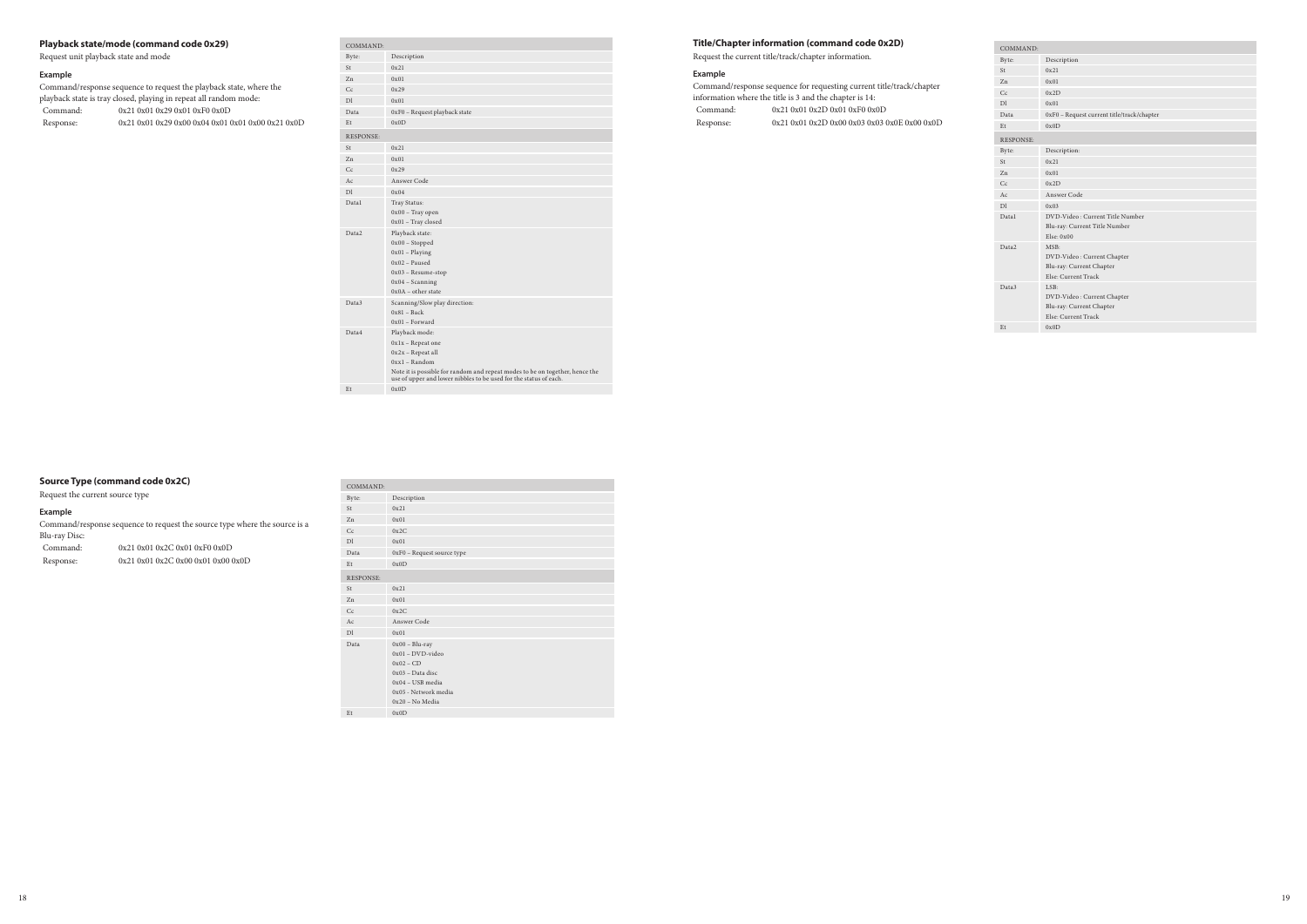| <b>Function</b>              | RC5 code<br>[system- | RC5 code        |
|------------------------------|----------------------|-----------------|
|                              | command]             | (Datal - Data2) |
|                              | Decimal              | Hexadecimal     |
| Standby (toggle)             | $16 - 12$            | $0x10 - 0x0C$   |
| Eject                        | $16 - 45$            | $0x10 - 2D$     |
| $\mathbf 1$                  | $16-1$               | $0x10 - 0x01$   |
| $\overline{2}$               | $16 - 2$             | $0x10 - 0x02$   |
| 3                            | $16 - 3$             | $0x10 - 0x03$   |
| $\overline{4}$               | $16 - 4$             | $0x10 - 0x04$   |
| 5                            | $16 - 5$             | $0x10 - 0x05$   |
| 6                            | $16 - 6$             | $0x10 - 0x06$   |
| 7                            | $16 - 7$             | $0x10 - 0x07$   |
| 8                            | $16 - 8$             | $0x10 - 0x08$   |
| 9                            | $16-9$               | $0x10 - 0x09$   |
| Access Lipsync Delay control | $16 - 50$            | $0x10 - 0x32$   |
| $\boldsymbol{0}$             | $16 - 0$             | $0x10 - 0x00$   |
| Info                         | $16 - 55$            | $0x10 - 0x37$   |
| <b>RW</b>                    | $16 - 121$           | $0x10 - 0x79$   |
| FF                           | $16 - 52$            | $0x10 - 0x34$   |
| Skip Back                    | $16 - 33$            | $0x10 - 0x21$   |
| Skip Fwd                     | $16 - 10$            | $0x10 - 0x0A$   |
| Stop                         | $16 - 54$            | $0x10 - 0x36$   |
| Play                         | $16 - 53$            | $0x10 - 0x35$   |
| Pause                        | $16 - 48$            | $0x10 - 0x30$   |
| Disc (not used)              | 16-90                | $0x10 - 0x5A$   |
| Menu                         | $16 - 66$            | $0x10 - 0x42$   |
| Navigate Up                  | $16 - 86$            | $0x10 - 0x56$   |
| Pop Up                       | $16 - 67$            | $0x10 - 0x43$   |
| Navigate Left                | $16 - 81$            | $0x10 - 0x51$   |
| OK                           | $16 - 87$            | $0x10 - 0x57$   |
| Navigate Right               | $16 - 80$            | $0x10 - 0x50$   |
| Audio                        | $16 - 69$            | $0x10 - 0x45$   |
| Navigate Down                | $16 - 85$            | $0x10 - 0x55$   |
| <b>RTN</b>                   | $16 - 72$            | $0x10 - 0x48$   |
| <b>HOME</b>                  | $16 - 74$            | $0x10 - 0x4A$   |
| Mute                         | $16-13$              | $0x10 - 0x0D$   |
| Increase volume (+)          | $16 - 16$            | $0x10 - 0x10$   |
| Mode                         | $16 - 32$            | $0x10 - 0x20$   |
| Disp                         | $16 - 59$            | $0x10 - 0x3B$   |
| Subt                         | $16 - 65$            | $0x10 - 0x41$   |
| Decrease volume (-)          | $16-17$              | $0x10 - 0x11$   |
| Red                          | $16 - 41$            | $0x10 - 0x29$   |
| Green                        | $16 - 42$            | $0x10 - 0x2A$   |
| Yellow                       | $16 - 43$            | $0x10 - 0x2B$   |
| Blue                         | $16 - 15$            | $0x10 - 0x0F$   |
| RADIO                        | 16-91                | $0x10 - 0x5B$   |
| BT                           | $16 - 11$            | $0x10 - 0x0B$   |
| MEDIA                        | $16 - 92$            | $0x10 - 0x5C$   |
| <b>DISC</b>                  | 16-93                | $0x10 - 0x5D$   |
| $\operatorname{AV}$          | 16-94                | $0x10 - 0x5E$   |
| SAT                          | 16-95                | $0x10 - 0x5F$   |
| <b>PVR</b>                   | 16-96                | $0x10 - 0x60$   |
| GAME                         | 16-97                | $0x10 - 0x61$   |
| <b>LINE</b>                  | 16-98                | $0x10 - 0x62$   |
| $\rm{AUX}$                   | 16-99                | $0x10 - 0x63$   |
| <b>STB</b>                   | $16 - 100$           | $0x10 - 0x64$   |

## **Solo Music/Movie RC5 command codes**

These codes are recognised as infra-red signals received by the front panel, RC5 electrical signals received by the remote in jacks and as control data using the 'Simulate RC5 IR Command' (0x 08).

## **Advanced Functions**

These RC5 codes are not present on the supplied remote control but have been created for custom install use. In order for the Solo Movie/Music to respond to these codes they must be transmitted from a programmable IR remote control or over the control link using the 'Simulate RC5 IR Command' (0x08).

| <b>Function</b>          | <b>RC5 Code</b><br>[system-command] | <b>RC5 Code</b><br>(Data1 - Data2) |
|--------------------------|-------------------------------------|------------------------------------|
|                          | Decimal                             | Hexadecimal                        |
| Random                   | $16 - 56$                           | $0x10 - 0x38$                      |
| Repeat                   | $16 - 49$                           | $0x10 - 0x31$                      |
| Dolby PL II Movie        | $16 - 103$                          | $0x10 - 0x67$                      |
| Dolby PL II Music        | $16 - 104$                          | $0x10 - 0x68$                      |
| Stereo                   | $16 - 107$                          | $0x10 - 0x6B$                      |
| Mute On                  | 16-119                              | $0x10 - 0x77$                      |
| Mute Off                 | $16 - 120$                          | $0x10 - 0x78$                      |
| <b>FM</b>                | $16 - 18$                           | $0x10 - 0x12$                      |
| DAB                      | $16-19$                             | $0x10 - 0x13$                      |
| Lip Sync +5ms            | $16 - 20$                           | $0x10 - 0x14$                      |
| Lip sync -5ms            | $16 - 21$                           | $0x10 - 0x15$                      |
| $Sub trim + 0.5dB$       | $16 - 105$                          | $0x10 - 0x69$                      |
| Sub trim -0.5dB          | $16 - 108$                          | $0x10 - 0x6C$                      |
| Video out Preferred/Best | $16 - 125$                          | $0x10 - 0x7D$                      |
| Video out SD Prog        | $16 - 73$                           | $0x10 - 0x49$                      |
| Video out 720p           | $16 - 23$                           | $0x10 - 0x17$                      |
| Video out 1080i          | $16 - 26$                           | $0x10 - 0x1A$                      |
| Video out 1080p          | $16 - 27$                           | $0x10 - 0x1B$                      |
| Video out 4k             | $16 - 76$                           | $0x10 - 0x4C$                      |
| Frame Rate Auto          | $16 - 63$                           | $0x10 - 0x3F$                      |
| Frame Rate 50            | $16 - 64$                           | $0x10 - 0x40$                      |
| Frame Rate 60            | $16 - 57$                           | $0x10 - 0x39$                      |
| Display Off              | $16-31$                             | $0x10 - 0x1F$                      |
| Display L1               | $16 - 62$                           | $0x10 - 0x3E$                      |
| Display L2               | $16 - 35$                           | $0x10 - 0x23$                      |

| <b>Function</b>                 | RC5 Code<br>[system-command] | RC5 Code<br>$(Datal - Data2)$ |
|---------------------------------|------------------------------|-------------------------------|
|                                 | Decimal                      | Hexadecimal                   |
| TV                              | $16 - 101$                   | $0x10 - 0x65$                 |
| ARC                             | $16 - 102$                   | $0x10 - 0x66$                 |
| Cycle between output resolutons | $16 - 47$                    | $0x10 - 0x2F$                 |
| Power On                        | $16 - 123$                   | $0x10 - 0x7B$                 |
| Power Off                       | $16 - 124$                   | $0x10 - 0x7C$                 |